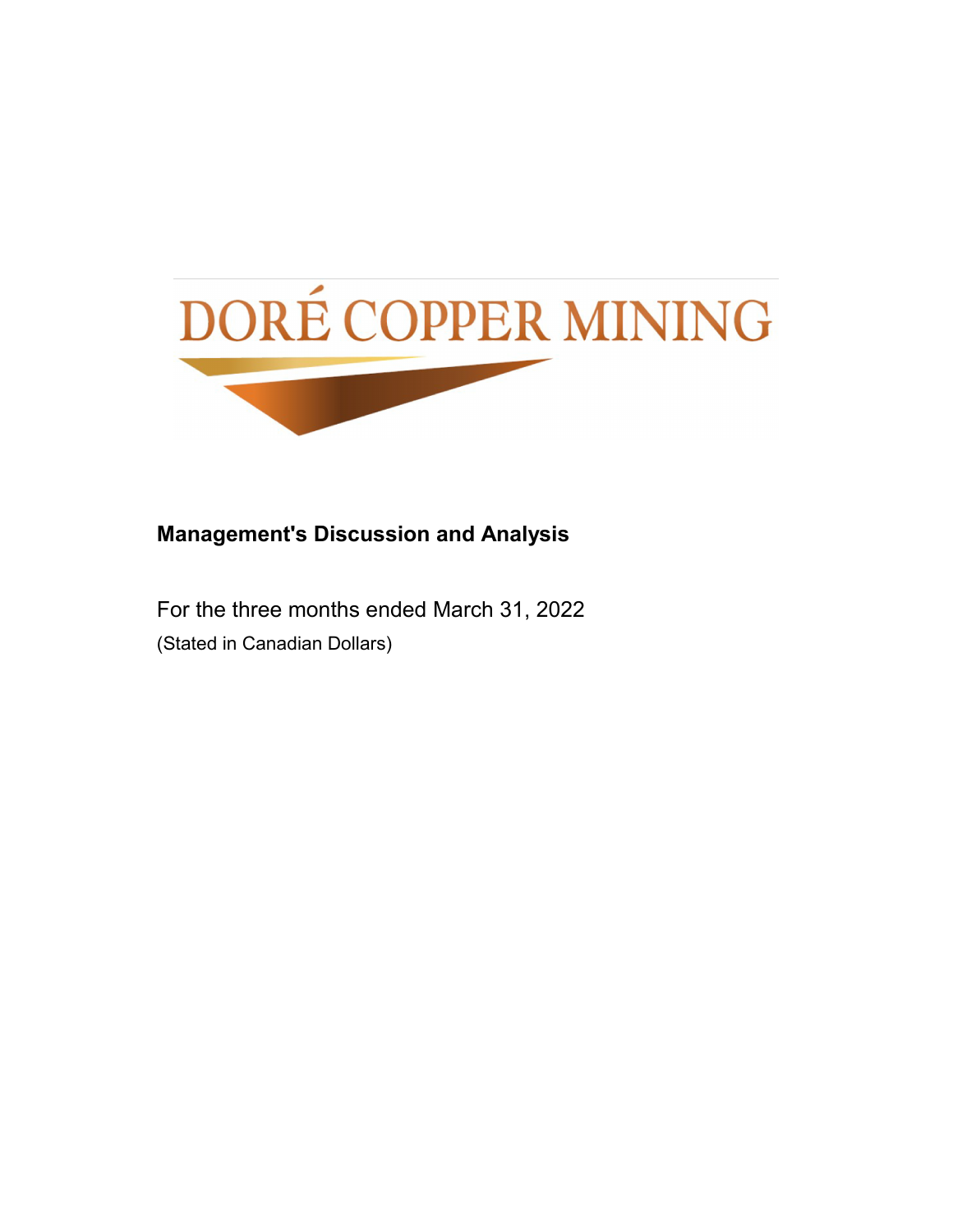

(formerly AmAuCu Mining Corporation) MANAGEMENT'S DISCUSSION & ANALYSIS OF FINANCIAL CONDITION AND RESULTS OF OPERATIONS For the three months ended March 31, 2022 and 2021

Date of Report: May 26, 2022

## **General**

*The following Management's Discussion and Analysis ("MD&A") of Doré Copper Mining Corp. ("Doré" or the "Corporation") (formerly AmAuCu Mining Corporation) should be read in conjunction with the unaudited condensed consolidated interim financial statements for the three months ended March 31, 2022 with a comparative period for the three months ended March 31, 2021, and the notes thereto. The Corporation's unaudited condensed consolidated interim financial statements have been prepared in accordance with International Financial Reporting Standards ("IFRS"). Unless otherwise stated, all amounts discussed herein are denominated in Canadian dollars. This MD&A was prepared as of* May 26, 2022*, and all information is current as of such date. Readers are encouraged to read the Corporation's public information filings on SEDAR at www.sedar.com.* 

*This discussion provides management's analysis of Doré Copper Mining Corp.'s historical financial and operating results and provides estimates of Doré Copper Mining Corp.'s future financial and operating performance based on information currently available. Actual results will vary from estimates and the variances may be significant. Readers should be aware that historical results are not necessarily indicative of future performance.*

## **Corporate Overview**

Doré Copper Mining Corp. (the "Corporation" or "Doré"), (formerly AmAuCu Mining Corporation ("AmAuCu")), was incorporated under the laws of Canada on April 11, 2017, and through its 100% owned subsidiary, CBay Minerals Inc. ("CBay") owns an interest in mineral properties located in Chibogamou, Quebec, for the purposes of exploration and evaluation. The Corporation's office is located at 130 King St. W., Suite 1800, Toronto, Ontario, M5X 1E3.

On December 13, 2019, the Corporation completed a reverse takeover transaction (the "Transaction" or "Qualifying Transaction"), pursuant to which AmAuCu amalgamated with a wholly owned subsidiary of ChaiNode Opportunities Corporation ("ChaiNode"), and was subsequently renamed Dore Copper Mining Corporation. The Corporations common shares were subsequently listed on the Toronto Stock Venture Exchange ("TSX-V") and began trading under the symbol "DCMC" on December 17, 2019.

The Corporation's main assets, held through its 100% owned subsidiary, CBay Minerals Inc., include the Corner Bay deposit, the Cedar Bay past producing mine, the Copper Rand past producing mine, the Devlin deposit, the Copper Rand mill and tailings management facility. Other deposits include the Lac Doré deposit, and various exploration targets on Portage Island.

The last operating mine within the Corporation's optioned assets was the Copper Rand mine which ceased operations in December 2008 when the assets were owned by Campbell Resources. The Corner Bay mine produced a 40,000 tonne bulk sample in September 2018. After mining stopped, the mill was put in a shutdown protocol in late 2008 and early 2009 where flotation cells, pump boxes, thickeners and slurry lines were all emptied. The ball mills were emptied of material, liners were removed and the mills were raised on jacks. Afterwards the equipment was deenergized.

## **Operational Highlights Q1 2022**

The Corporation is engaged in the acquisition, exploration, evaluation and development of mineral properties.

## *Exploration*

During Q1 2022 a total of 13,982 meters were drilled on the Corner Bay and Devlin properties.

## Corner Bay

The total metres drilled at Corner Bay was 13,646 meters with 12 holes completed and three holes in progress. Infill drilling was done in areas of the Main Vein above and below the dyke. Assays are pending. During Q2 infill drilling will continue, the downdip extension of the high-grade plunge zone on the main vein above the dyke and a target two kilometers from the Corner Bay deposit will be tested.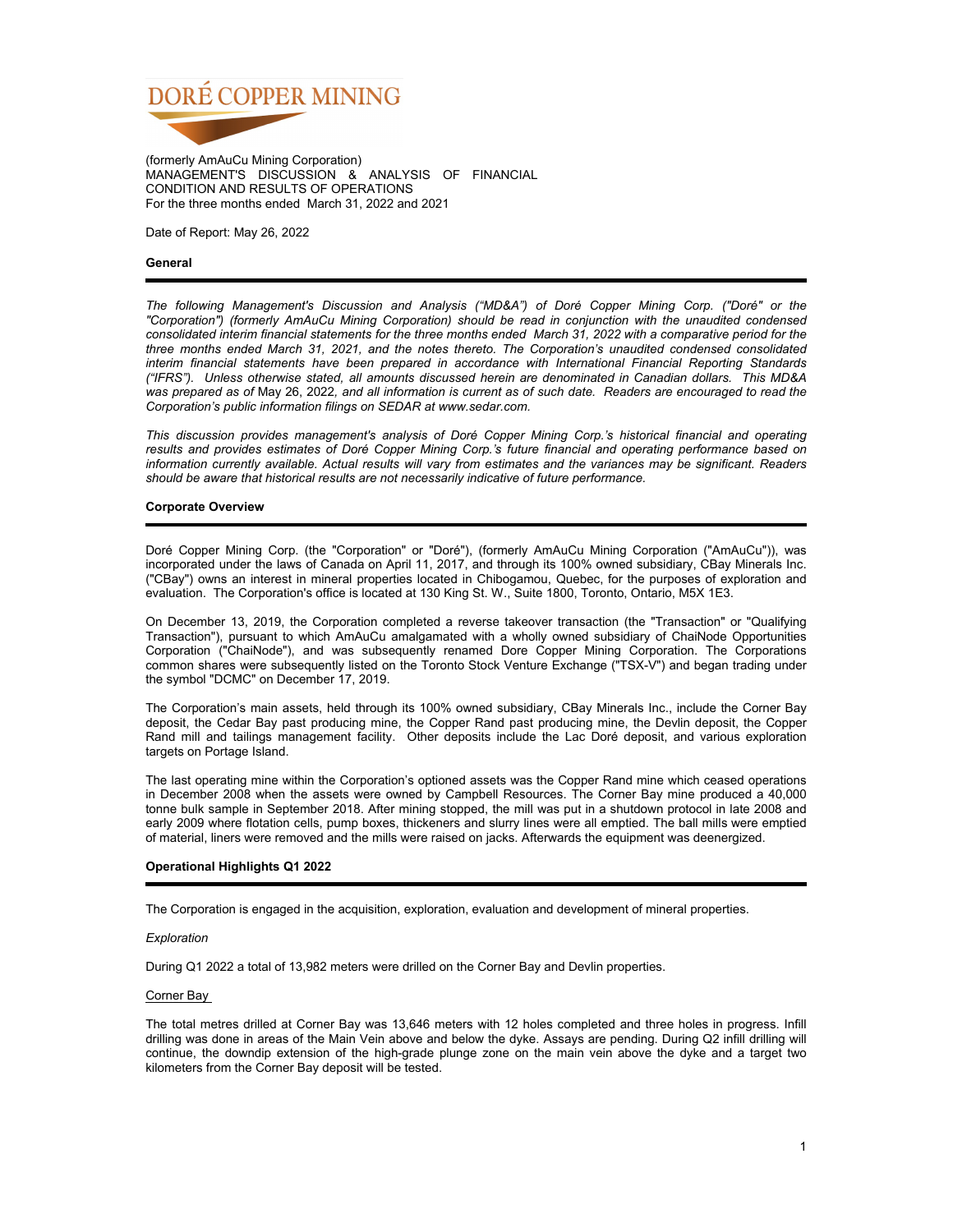The drill holes from the second half of the 2021 drill program were incorporated into a new Mineral Resource Estimate ("MRE") shown below.

| <b>Deposit</b>    | Category  | Tonnage    | Grade  |        |          | Contained |
|-------------------|-----------|------------|--------|--------|----------|-----------|
|                   |           | 000 tonnes | $%$ Cu | a/t Au | M Ibs Cu | 000 oz    |
| <b>Corner Bay</b> | Indicated | 2.675      | 2.66   | 0.26   | 157      |           |
|                   | In ferred | 5.829      | 3.44   | 0.27   | 442      |           |

The growth history of the Resources at Corner Bay since Doré Copper commenced working on the property in 2017 is shown below.



The Corner Bay deposit is hosted by the intrusive Lac Doré Complex on the southern flank of the Chibougamau anticline. A regional north-northeastern diorite dyke also cuts the area. Several significant shear zones oriented northsouth and northwest-southeast have been identified in the area. The Corner Bay area is characterized by copper porphyry style mineralization and by copper mineralization in shear zones commonly associated with dykes related to the Chibougamau Pluton.

The Main Vein is oriented N10ºW orientation dipping 75 to 85 degrees towards the west. To the north, the Main Vein is limited by one of the NW-SE structures while to the south it is open at depth across the "La Chib" fault. The mineralization varies from 15 centimeters to 8 meters thick, located within a shear zone varying in width from 2 to 25 meters. The proposed mining zones have an average thickness of 3.48 meters. The Main Vein below the dyke to the south is thicker than the Main Vein above the dyke. The Main Vein lateral extension is approximately 1 kilometer and it remains open at depth down-dip.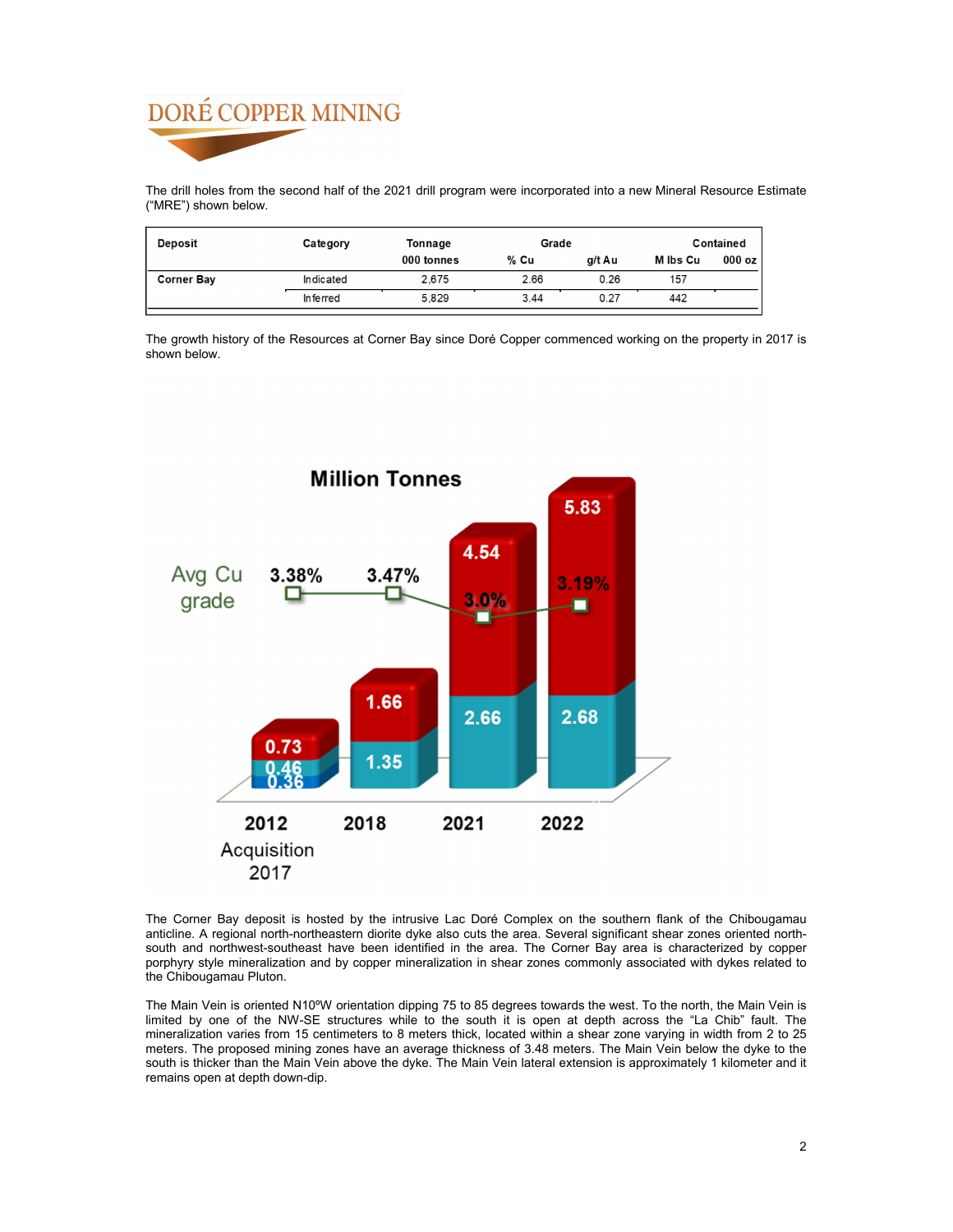

## **Devlin**

During the quarter 4 drill holes totaling 336 meters were drilled at the Devlin property These drillholes were used for ore sorting tests.

## *Project*

The Preliminary Economic Assessment ("PEA"), was completed and a press release issued May 10<sup>th</sup>, 2022 The PEA supports a hub-and-spoke operation with the high-grade Corner Bay copper-gold deposit as its main underground mine along with the Devlin copper deposit and the former Joe Mann gold mine providing feed to its Copper Rand mill (collectively, the "Project"). The PEA demonstrates attractive project economics with optionality for expansion into a significantly larger operation, re-establishing the Chibougamau mining camp as a long-life copper and gold producer. The PEA envisions a hub-and-spoke model operation starting first with the underground development of the Devlin deposit via a ramp and secondly with the underground development of the Corner Bay deposit (main asset) via a ramp. Once the Devlin deposit is mined out after approximately 4 years, production at the Joe Mann mine would start and be funded out of cash flow from operations. Joe Mann benefits from an existing headframe and shaft, including all surface infrastructures.

A fixed crushing circuit and ore sorter plant (XRT) would be installed at Corner Bay and would reject the low-grade and dilution material from the Devlin and Corner Bay mines. The high-grade material would be transported by trucks to the refurbished and optimized Copper Rand mill. The filtered tailings would be transported to a dry stack tailings facility, which uses part of the footprint at the existing TMF.

The copper and gold concentrate produced would be transported to the port of Québec City for onward shipping to international smelters, or to a local smelter. Ocean Partners Ltd. has the off-take agreement with treatment and refining charges terms are within standard market rates.

| <b>Description</b>                     | <b>Unit</b>  | Base Case <sup>1</sup><br>24-month<br><b>Trailing Avg</b> | <b>Spot Prices</b><br>May 9, 2022 |
|----------------------------------------|--------------|-----------------------------------------------------------|-----------------------------------|
| <b>Metal Prices/FX</b>                 |              |                                                           |                                   |
| Copper (Cu)                            | US\$/lb      | 3.75                                                      | 4.20                              |
| Gold (Au)                              | US\$/oz      | 1,820                                                     | 1,854                             |
| Currency Exchange Rate                 | USD/CAD      | 1.28                                                      | 1.30                              |
| <b>Production Data</b>                 |              |                                                           |                                   |
| <b>Resource Tonnes</b>                 | т            | 9,150,710                                                 | 9,150,710                         |
| Copper Equiv. Grade                    | %            | 2.98                                                      | 2.98                              |
| Daily Mill Throughput                  | Tpd          | 1,350                                                     | 1,350                             |
| <b>Annual Processing Rate</b>          | Ktpa         | 490                                                       | 490                               |
| Mine Life                              | Years        | 10.5                                                      | 10.5                              |
| Avg Annual Production                  | Mlbs CuEq    | 53                                                        | 53                                |
| (in concentrate)                       |              |                                                           |                                   |
| <b>Operating Costs (LOM avg)</b>       |              |                                                           |                                   |
| Total Operating Costs <sup>2</sup>     | C\$/t mined  | 106                                                       | 106                               |
|                                        | C\$/t milled | 186                                                       | 186                               |
| All-in Sustaining Costs <sup>3,4</sup> | US\$/lb CuEq | 2.24                                                      | 2.24                              |
| Capital Costs <sup>5</sup>             |              |                                                           |                                   |
| <b>Initial Capital</b>                 | C\$M         | 180.6                                                     | 180.6                             |
| <b>LOM Sustaining Capex</b>            | C\$M         | 402.4                                                     | 402.4                             |
| <b>Financial Analysis (unlevered)</b>  |              |                                                           |                                   |
| Pre-Tax NPV 8%                         | C\$M         | 367                                                       | 555                               |
| Pre-Tax IRR                            | $\%$         | 30.7                                                      | 40.1                              |
| After-Tax NPV 8%                       | C\$M         | 193                                                       | 303                               |
| After-Tax IRR                          | $\%$         | 22.1                                                      | 29.4                              |
| Payback Period (Production Start)      | years        | 5.5                                                       | 4.2                               |

## **Table 1: PEA Summary of Key Metrics**

1. Base case metal prices based on 24-month trailing average from March 31, 2022.

2. Total operating costs include mining, processing, tailings, surface infrastructures, transport, and G&A costs. See Table 3.

3. AISC includes cash operating costs, sustaining capital expenses to support the on-going operations, concentrate transport and treatment charges, royalties and closure and rehabilitation costs divided by copper equivalent pounds produced. See Table 3.

4. AISC is a non-IFRS financial performance measures with no standardized definition under IFRS. Refer to note at end of this news release.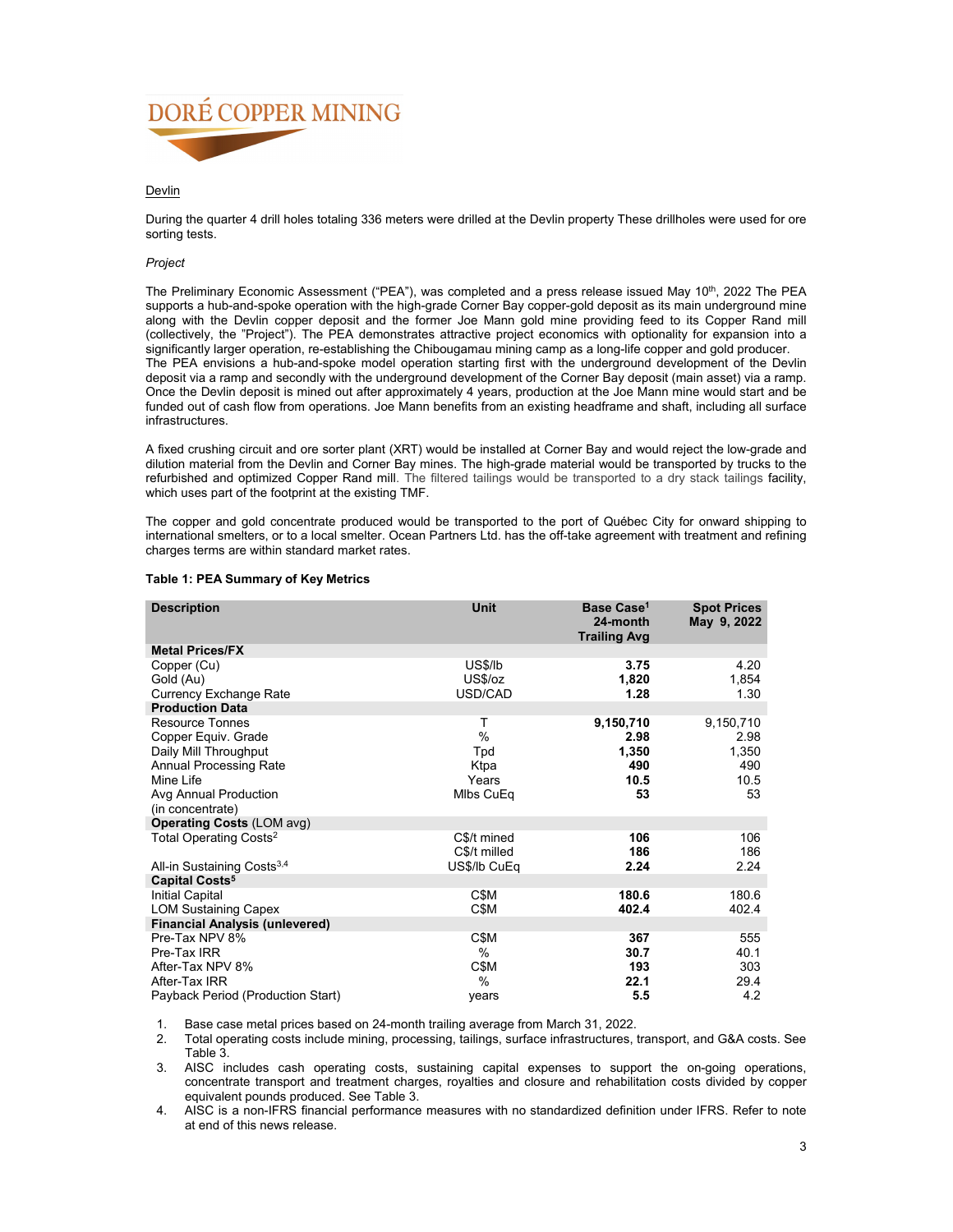

5. See Table 2.

## **Capital Cost**

The PEA for the Project outlines an initial (pre-production) capital cost estimate of C\$180.6 million and sustaining capital costs over the life of mine ("LOM") of C\$402.4 million, which includes the capital to restart Joe Mann and overall closure costs of C\$53.6 million. Initial underground capital costs include the rehabilitation of the portals at Corner Bay and Devlin, facilities for water capture and treatment at both locations, construction of a 16 km, 34 kV powerline to Corner Bay, and 3.25 km to Devlin), a crushing circuit and ore sorter at Corner Bay, improvements to existing roads and 4 km of new roads connecting Corner Bay and Devlin, a new feed material reception and mill feed conveyor, ball milling and gravity circuit, rehabilitated flotation and concentrate filtration circuit and new tailings filtration circuit at the mill, and preparation of an area on the existing TMF for the placement of filtered tailings and a water treatment facility.

## **Table 2: Capex Estimates**

| <b>Cost Element</b>                  | Initial Capital (C\$M) <sup>1</sup> | Sustaining Capital (C\$M) <sup>1,3</sup> |
|--------------------------------------|-------------------------------------|------------------------------------------|
| Mine Costs                           |                                     |                                          |
| Corner Bay                           | 14.8                                | 247.3                                    |
| Devlin                               | 7.0                                 | 0.4                                      |
| Joe Mann <sup>2</sup>                | 0.0                                 | 51.9                                     |
| Processing (including Ore Sorting)   | 54.2                                | 1.1                                      |
| Infrastructure                       | 34.5                                | 15.5                                     |
| Tailings                             | 13.8                                | 16.7                                     |
| FPCM and Indirect Costs <sup>4</sup> | 22.8                                | 5.5                                      |
| Owner's Costs <sup>4</sup>           | 9.9                                 | 3.1                                      |
| <b>Subtotal Capex</b>                | \$157.1                             | \$341.6                                  |
| Contingency <sup>5</sup>             | 23.6                                | 7.2                                      |
| <b>Reclamation and Closure</b>       | 0.0                                 | 53.6                                     |
| <b>Total Capex</b>                   | \$180.6                             | \$402.4                                  |

1. All values stated are undiscounted. No inflation or depreciation of costs were applied.

2. Contingency, owner's costs, EPCM and indirect costs on Joe Mann's initial capital also included in the sustaining capital.

- 3. Sustaining capital does not include salvage values, estimated at C\$17 M for all sites.
- 4. Includes owner's costs of 8%, construction indirects of 10%, and EPCM of 12% for mill and tailings and 4% for mining of direct costs.
- 5. Includes contingency of 15% for all initial capital, owner's costs, construction indirects, and EPCM.

## **Operating Costs**

Operating costs estimates were developed using first principles methodology, vendor quotes received from Q4 2021 to Q1 2022, and productivities being derived from benchmarking and industry best practices. Over the LOM, the average operating cost for the Project is estimated at C\$106/t mined and C\$186/t milled.

The average cash operating costs over the LOM is US\$1.35/lb CuEq and the average AISC is US\$2.24 /lb CuEq.

## **Table 3: Operating Cost Summary**

|                                    | <b>Average LOM</b>              |
|------------------------------------|---------------------------------|
| Mining                             | C\$61/t mined / C\$108/t milled |
| Processing (including Ore Sorting) | C\$32/t milled                  |
| $T$ ailings <sup>1</sup>           | C\$7/t milled                   |
| Infrastructure and Transport       | C\$28/t milled                  |
| G&A                                | C\$12/t milled                  |
| <b>Total operating costs</b>       | C\$186/t milled                 |
| Cash operating costs $2,4,5$       | <b>US\$1.35 /lb CuEq</b>        |
| All-in sustaining costs $3,4,5$    | <b>US\$2.24 /lb CuEq</b>        |

1. Tailings filtration costs are in processing costs.

2. Cash operating cost includes mining, processing, tailings, surface infrastructures, transport, and G&A to the point of production of the concentrate at the Copper Rand site divided by copper equivalent pounds produced. It excludes off-site concentrate costs, sustaining capital expenses, closure/rehabilitation and royalties. CuEq calculation assumes metal base case prices.

3. AISC includes cash operating costs, sustaining capital expenses to support the on-going operations,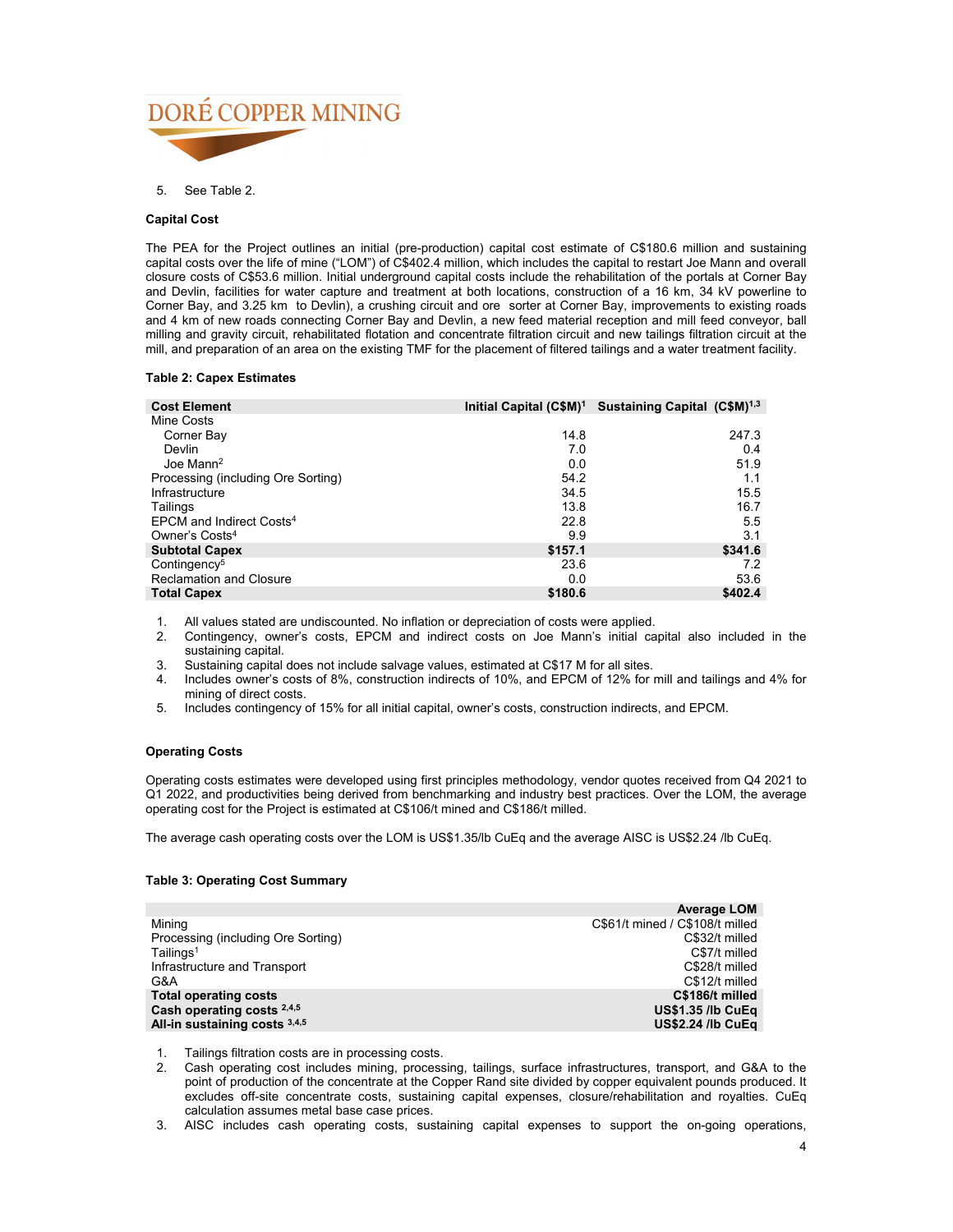

concentrate transport and treatment charges, royalties and closure and rehabilitation costs divided copper equivalent pounds produced.

- 
- 4. Copper equivalent (CuEq) costs uses only payable gold in concentrate and is applied as a credit against costs. 5. Cash operating cost and AISC are non-IFRS financial performance measures with no standardized definition under IFRS. Refer to note at end of this news release.
- 6. Numbers may not add up due to rounding.

## **Economic Analysis and Sensitivities**

The PEA indicates that the potential economic returns from the Project justify its further evaluation by advancing to a feasibility study.

## **Table 4: Summary of Economic Analysis1,2**

|                                                           |            | <b>Base Case</b>                    |
|-----------------------------------------------------------|------------|-------------------------------------|
| Metal Price Assumptions (US\$)<br>Exchange Rate (USD/CAD) |            | \$3.75/lb Cu, \$1,820/oz Au<br>1.28 |
|                                                           | Pre-tax    | After-tax                           |
| NPV (8% discount)                                         | C\$366 M   | C\$193 M                            |
| <b>IRR</b>                                                | 30.7%      | 22.1%                               |
| Payback Period                                            | $4.2$ vrs  | $5.5$ yrs                           |
| <b>EBITDA</b>                                             | C\$1,313 M | C\$1,313 M                          |
| <b>LOM Undiscounted Net Cash Flow</b>                     | C\$747 M   | C\$455 M                            |

- 1. The analysis assumes that the Project is 100% equity financed (unlevered).
- 2. Appropriate deductions are applied to the concentrate produced, including treatment, refining, transport and insurance costs.

The Project generates cumulative cash flow of C\$455 million on an after-tax basis and C\$747 million pre-tax at a base case of \$3.75/lb Cu based on an average mill throughput of 1,350 tpd over 10.5 years. The 2% net smelter return ("NSR") royalty over the Joe Mann mine, and the 15% net operating profits interest (NPI) royalty and the 2% NSR on the gross value of the mineral products exceeding US\$60 million over Devlin have been applied to the cash flow model for a total of C\$13.3 million undiscounted.

The PEA economic analysis is significantly influenced by copper prices. At spot metal prices of US\$4.20/lb Cu and US\$1,854/oz Au, the Project generates an after-tax Net Present Value ("NPV") using an 8% discount rate of \$303 million and an after-tax IRR of 29.4% with a payback period of 4.2 years from the commencement of production. Outlined below in Table 5 is a detailed sensitivity analysis across various commodity prices.

## **Table 5: Sensitivity Analysis**

|                                    |       | <b>Base Case</b> |       | Spot  |
|------------------------------------|-------|------------------|-------|-------|
| Copper Prices (US\$/lb)            | 3.40  | 3.75             | 4.10  | 4.20  |
| Gold Prices (US\$/oz)              | 1.650 | 1.820            | 1,820 | 1,854 |
| Pre-tax NPV (8% discount) (C\$M)   | 228   | 367              | 494   | 555   |
| After-tax NPV (8% discount) (C\$M) | 107   | 193              | 269   | 303   |
| Pre-tax IRR $(\%)$                 | 23.2  | 30.7             | 37.2  | 40.1  |
| After-tax IRR (%)                  | 16.1  | 22.1             | 27.2  | 29.4  |

## **Opportunities**

- Add Corner Bay's silver and molybdenum content (currently excluded for mineral resources)
- Potential to extend mine life by expanding mineral resources at both Corner Bay and Joe Mann once operation starts
- Surplus grinding capacity at the Copper Rand mill
- Underpins potential for low-cost organic production growth (other nearby assets, including Cedar Bay and Copper Rand) to be evaluated during LOM)
- Potential to increase Corner Bay and Devlin concentrate grades which would decrease treatment charges and shipping costs
- Potential labour cost savings by self-performance for various mill rehabilitation activities
- Potential to install a 25 kV line from the Québec grid to Corner Bay (PEA design has a 34 kV line)
- Potential for a carbon neutral operation with PEA design to utilize power from the Québec grid, minimizing trucked material with ore sorting technology and implementing trolley-assist hauling technology at the Corner Bay mine site. In the feasibility study, the Corporation will attempt to be carbon neutral by the end of Devlin's mine life (approximately 4 years).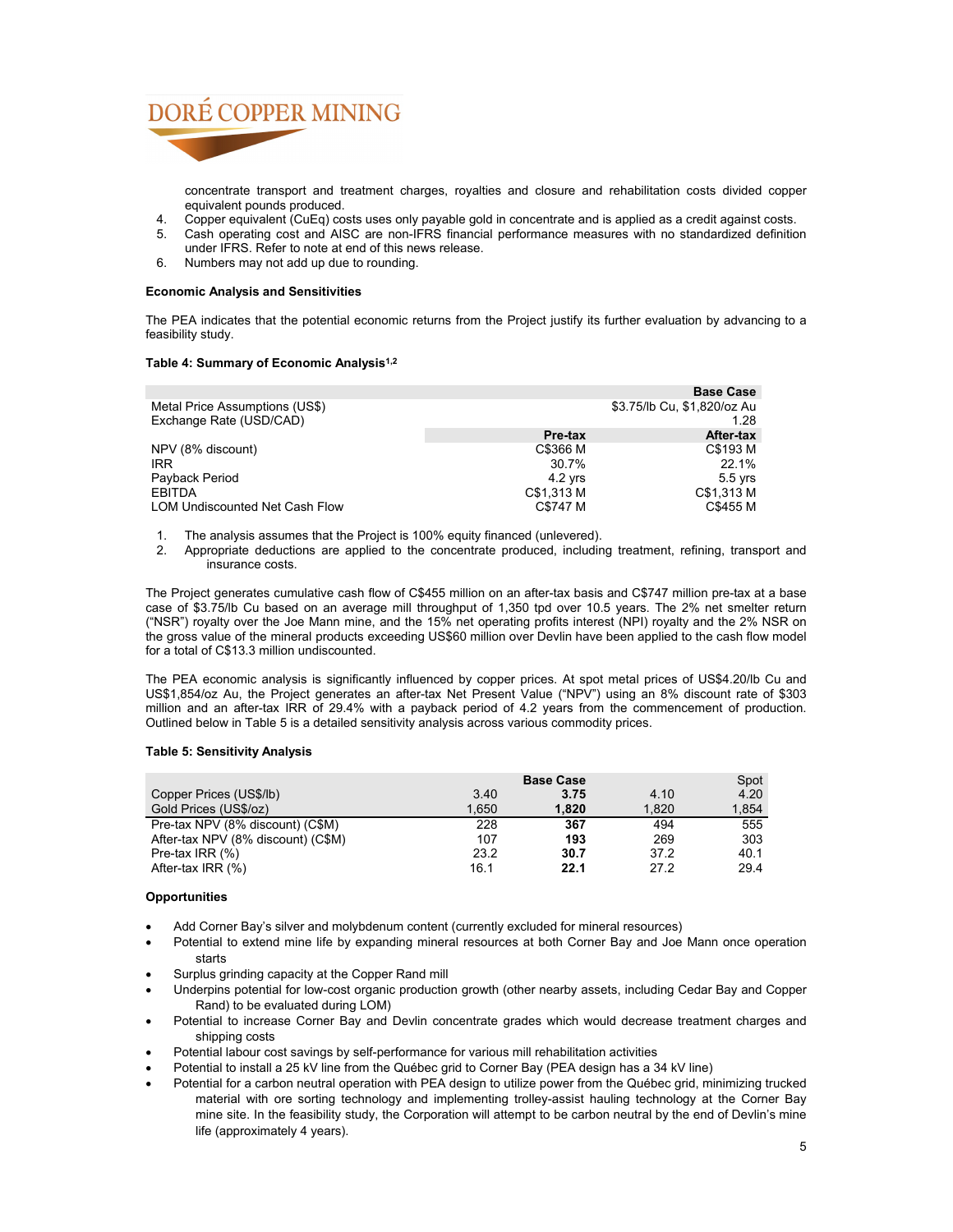

## *Environment*

Ongoing sampling programs for water quality will continue during Q2 as water flows from the tailings polishing pond resume after the spring thaw. The samples are analyzed at an accredited lab and uploaded to an environment Canada mine water quality site. All water quality results are far below exceedance levels and the pH is stable at levels similar to the natural water bodies in the region.

## *Health and Safety*

There were no reportable accidents during the quarter.

The Corporation's Copper Rand facility is under care and maintenance. At Copper Rand and at the Corporation's administrative office hygiene measures, social distancing, and self-isolation are being practiced to ensure that employees and necessary contractors are minimizing the probability of the transmission of any pathogens.

Similar precautions are being taken at the drill sites, working closely with its drilling contractor. All the Corporation's drill sites are close to the town of Chibougamau, and there are no camp facilities.

The Northern Communities of Chibougamau and Ouje Bougoumou are well advanced with the vaccination roll-out.

## **Results of Operations**

The following table provides selected financial information and should be read in conjunction with the Corporation's audited financial statements for the periods below.

|                                          | Year ended December 31,<br>2021<br>\$ | Year ended<br>December 31, 2020<br>S |
|------------------------------------------|---------------------------------------|--------------------------------------|
| <b>Operations</b>                        |                                       |                                      |
| Other Income (expenses)                  | 614,060                               | 1,100,248                            |
| Loss for the year                        | (14,528,621)                          | (10, 199, 736)                       |
| Loss and comprehensive loss for the year | (13,914,561)                          | (9,099,488)                          |
| Basic and diluted loss per share         | (0.24)                                | (0.30)                               |
| <b>Balance Sheet</b>                     |                                       |                                      |
| Working capital (deficit)                | 14,079,768                            | 4,239,737                            |
| Total assets                             | 24,334,999                            | 11,589,759                           |
| <b>Total liabilities</b>                 | (4,266,552)                           | (1,409,043)                          |

### **Summary of Quarterly Results**

The following table sets out selected quarterly financial data for the most recently completed interim quarters:

| Quarter                        | 2022<br>First | 2021<br>Fourth | 2021<br>Third | 2021<br>Second | 2021<br>First | 2020<br>Fourth | 2020<br>Third |
|--------------------------------|---------------|----------------|---------------|----------------|---------------|----------------|---------------|
|                                | (\$)          | $($ \$)        | (\$)          | (\$)           | $($ \$)       | $($ \$)        | $($ \$) $ $   |
| Other income<br>(expense)      | 33,650        | 58,052         | 72,583        | 28,902         | 26,367        | 8,673          | 4,936         |
| Operating expenses             | 6,914,663     | (2.045.732)    | (4.860.954)   | (3,992,264)    | (3,699,471)   | (2, 105, 412)  | (2,376,312)   |
| Operating loss                 | (6.914.663)   | (2,045,732)    | (4,860,954)   | (3,992,264)    | (3,699,471)   | (2, 105, 412)  | (2,376,312)   |
| Loss and<br>comprehensive loss | (6,647,896)   | (2,099,829)    | (4,555,176)   | (3,711,715)    | (3,547,841)   | (1,502,423)    | (2,443,631)   |
| Loss per share                 | (0.10)        | (0.03)         | (0.09)        | (0.07)         | (0.04)        | (0.04)         | (0.08)        |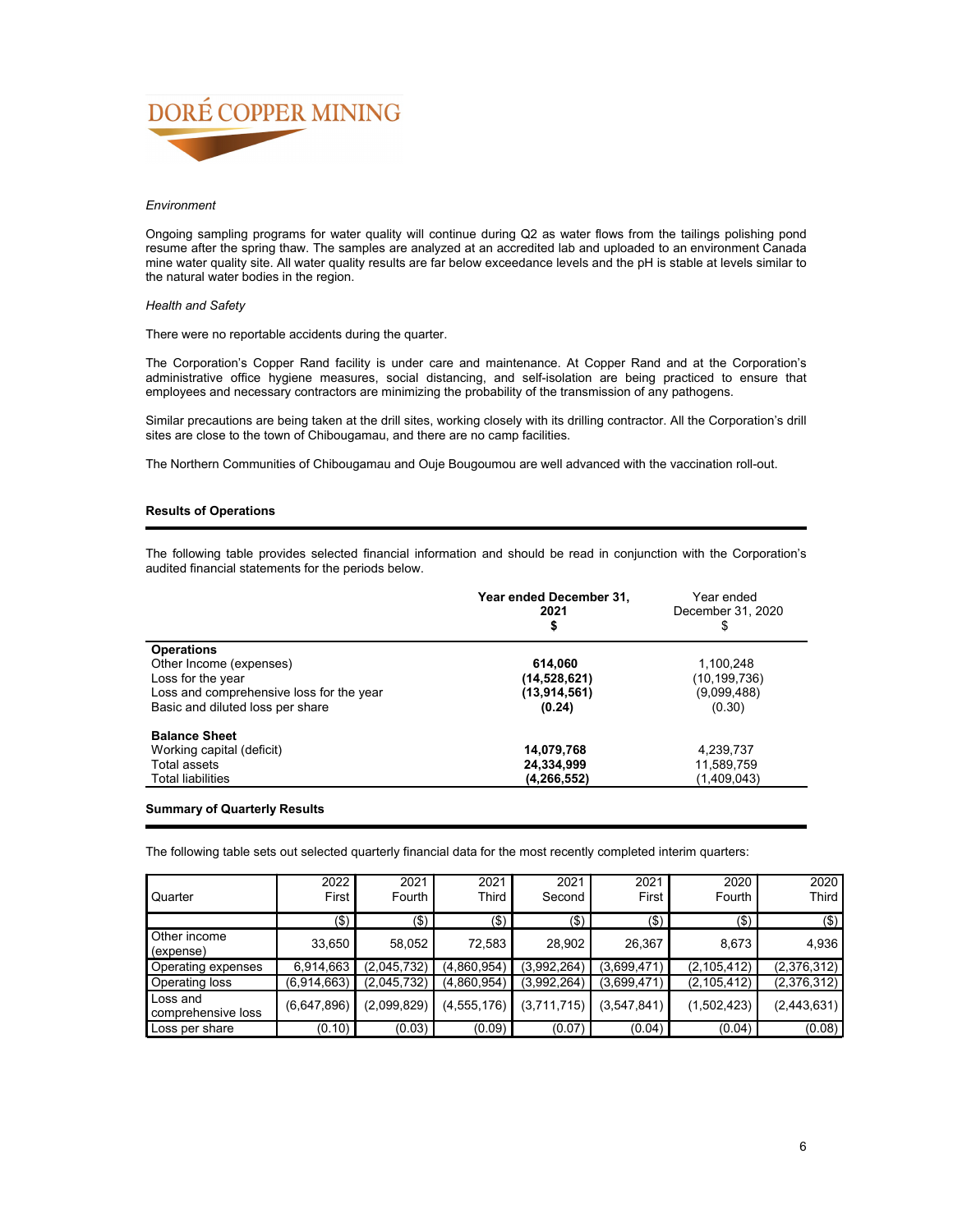

## The loss and comprehensive loss for the three months ended March 31, 2021 was \$6,647,896, as compared to a loss and comprehensive loss of \$3,547,841, in the same period of the previous year. The loss and comprehensive loss for the three months ended March 31, 2021 includes investment income of \$1,891 as well as other income related to the deferred flow-through premium. The operating loss was relatively simliar to that of the previous year, with slight changes exploration expenses in the current period, costs related to option payments made on the Joe Mann property agreement, as well as increased expenses related to share-based payments. When looking at the comparative expenses for the three months ending March 31, 2022 versus the three month ending March 31, 2021, the significant differences are as follows: Consulting expenses of \$84,073 were incurred in the current period as compared to \$141,621 in the previous year; Exploration and evaluation of \$6,300,079 were incurred in the current period as compared to \$3,005,107 in the previous year; Shareholder communication costs decreased from \$45,521 to \$13,932, Investor relations increased from \$131,190 to \$171,764, Office expenses decreased from \$109,653 to \$84,413, Professional fees decreased from \$81,919 to \$59,904 and share-based payments decreased from \$183,885 to \$183,195. All of these noted fluctuations are a result of regular operating activities, as well as expenses incurred as the Corporation has been working toward completing its preliminary economic assessment, and increasing exploration on the properties.

Over the previous quarters since incorporation, the Corporation has seen the loss vary depending primarily on the amount of exploration expenditures, as well as financing available, while managing to keep a control on the administrative expenses, with slight variances due to activity levels. On a go forward basis the Corporation will continue to monitor expenditures closely as the Corporation continues its work on the current property portfolio, as well as exploring other potential opportunities as they arise.

The Corporation recorded \$33,650 in income related to guaranteed investment certificates held for the three months ended March 31, 2022, as well as \$233,117 in deferred tax recovery, which was due to difference between the deemed fair market share price for shares issued as flow-through versus hard dollar.

## **Exploration and evaluation expenditures**

## **Acquisition costs**

| Avyulaluvii vuola           | <b>Cedar Bay</b> | <b>Corner Bay</b> | Other<br>properties | March 31,<br>2022 | December 31,<br>2021 |
|-----------------------------|------------------|-------------------|---------------------|-------------------|----------------------|
| CBay acquisition<br>costs** | 2.075.500        | 3,592,529         | 262.600             | 5,930,629         | 5,930,629            |

\*\* The acquisition costs have been allocated to the separate mineral properties based management's assessment of the economic valuations of the properties at the time of acquisition.

## **Mineral property acquisitions and agreements**

## **Chibougamou, Quebec**

*Interest in Cedar Bay / Corner Bay and Other properties through acquisition of CBay*

The main assets include the Corner Bay deposit, the Cedar Bay past producing mine, the Copper Rand past producing mine, the Devlin deposit, the Copper Rand mill and tailings management facility. Other deposits include the Lac Doré deposit, and various exploration targets on Portage Island.

## *Cornerback Property (included in "Other Properties")*

On September 7, 2017 (the "Effective Date"), the Corporation entered into an Option Agreement (the "Agreement") with VanadiumCorp Resource Inc. ("Vanadium") to acquire up to a 100% interest in the Cornberback property (the "Property) located in Quebec.

Pursuant to the agreement, the Corporation can acquire an 80% undivided interest in the Property by (the "First Option"):

(a) making payments of an aggregate of \$250,000 to Vanadium as follows:

i) \$50,000 in cash on Effective Date (paid);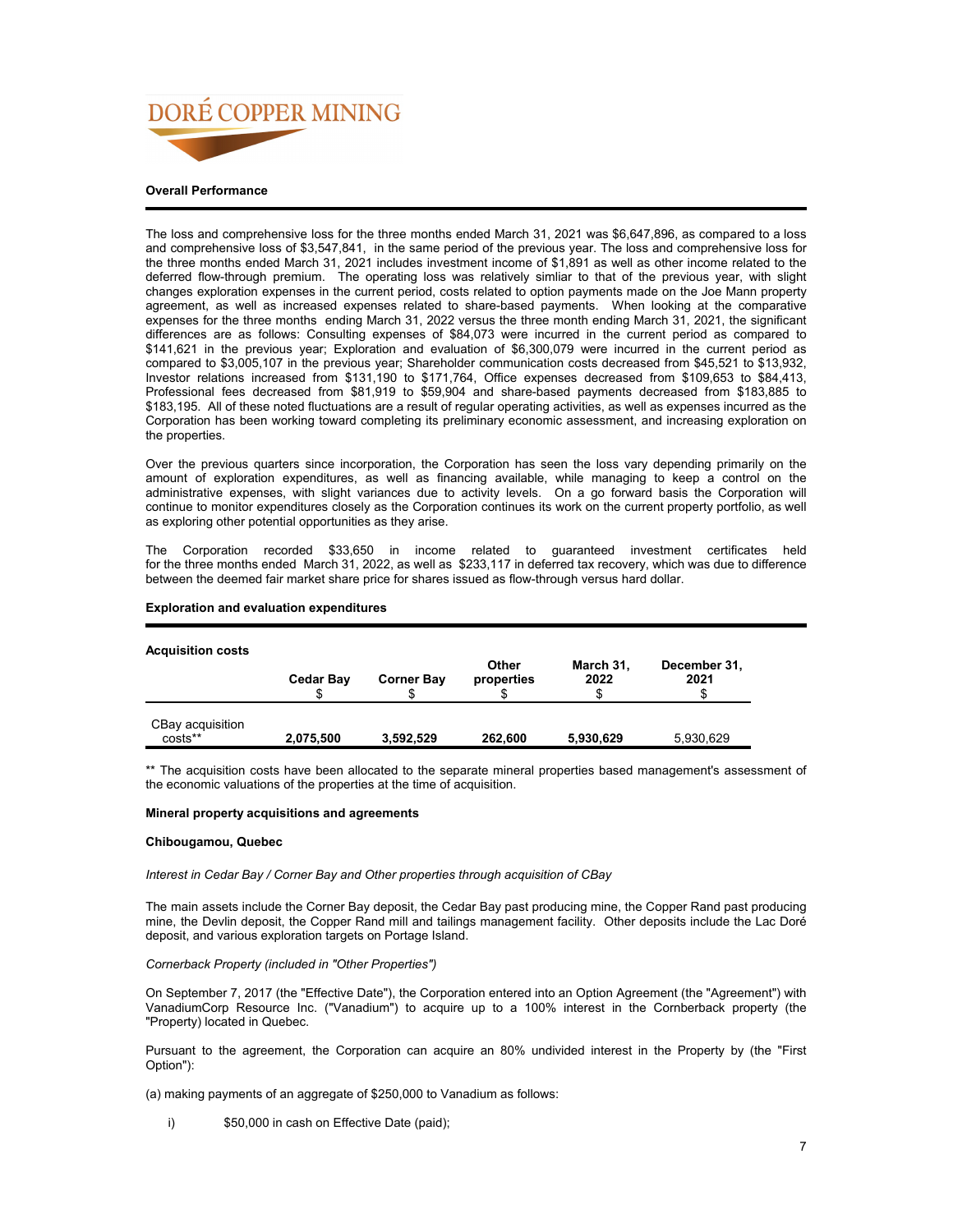

- ii) an additional \$50,000 in cash on or prior to the date that is the 12 months from the Effective Date (paid); and
- iii) an additional \$50,000 in cash on or prior to the date that is the 24 months from the Effective Date (paid); and
- iv) an additional \$50,000 in cash on or prior to the date that is the 36 months the Effective Date (paid); and

(b) incurring an aggregate of \$500,000 in expenditures on the Property on or before the date that is 36 months from the Effective Date (completed).

The Corporation having exercised the First Option and acquired an 80% undivided interest in the Property, free and clear of any encumbrances, the Corporation had the additional exclusive right and option exercisable at any time prior to September 6, 2021, to acquire an additional 20% undivided interest in the Property by paying \$50,000 in cash to Vanadium on or before September 6, 2021. The Corporation completed this payment on May 6, 2021 and now retains a 100% undivided interest in the property.

Option agreement to acquire Joe Mann property

On January 2, 2020, the Corporation entered into an option agreement to acquire a 100% interest in the Joe Mann gold mine ("Joe Mann") located in Québec. The Corporation entered into an option agreement with the owners of Joe Mann, Ressources Jessie Inc. ("Ressources Jessie") and Legault Metals Inc. ("Legault"), to acquire a 100% interest in Joe Mann on the following terms:

- A cash payment of \$1,000,000 to Ressources Jessie and 400,000 common shares of Doré Copper ("Doré Copper Shares") were issued to Legault at a deemed price of \$1.25 per share on January 2, 2020 (the "Joe Mann Effective Date") (paid).
- A cash payment of \$250,000 to Ressources Jessie and \$500,000 in Doré Copper Shares to be issued to Legault on the first anniversary of the Joe Mann Effective Date (paid).
- A cash payment of \$1,000,000 to Ressources Jessie upon completion of 5,000 meters of drilling at Joe Mann or on the earlier of the second anniversary of the Joe Mann Effective Date or 18 months from the commencement of drilling (paid).
- A cash payment of \$500,000 to Ressources Jessie and \$500,000 in Doré Copper Shares to be issued to Legault on the second anniversary of the Joe Mann Effective Date (cash paid and shares issued).
- A cash payment of \$1,500,000 to Ressources Jessie and \$1,000,000 in Doré Copper Shares to be issued to Legault on the third anniversary of the Joe Mann Effective Date.
- Spending \$2,500,000 in qualifying exploration expenditures before the third anniversary of the Joe Mann Effective Date.
- A cash payment of \$1,000,000 to Ressources Jessie and \$1,500,000 in Doré Copper Shares to be issued to Legault upon the commencement of commercial production at Joe Mann.
- A 2% net smelter return royalty will be granted to Ressources Jessie and the Corporation will hold the option to buy back 1% for \$2,000,000 and buy back a further 0.5% for \$4,000,000.

## *Norbeau Property and Norbeau East Property Option Agreements*

On March 13, 2021, the Corporation entered into option agreements (the "Option Agreements") to acquire a 100% interest in the former producing Norbeau gold mine property and the contiguous Beaurox property, located approximately 15 kilometres by road north from the Corporation's Copper Rand mill in the Chibougamau mining camp in northwestern Québec, Canada.

Under the terms of the Option Agreements, the Corporation may earn a 100% interest in the Properties under the following terms:

Norbeau Property

- \$50,000 in cash payments and \$175,000 equivalent in Shares following receipt of TSX Venture Exchange approval (paid), \$50,000 in cash payments and \$75,000 equivalent in Shares on the first anniversary, \$65,000 in cash payments and \$100,000 equivalent in Shares on the second and third anniversaries for a total of \$230,000 in cash payments and \$450,000 equivalent in Shares;
- \$100,000 in expenditures in the first 16 months and \$100,000 in expenditures in the subsequent six months;
- \$100,000 equivalent in Shares on filing a NI 43-101 Technical Report with mineral resources and a further \$250,000 equivalent in Shares if the mineral resources (all categories) exceed 300,000 ounces of gold
- \$150,000 equivalent in Shares on commencement of commercial production and a further \$350,000 equivalent in Shares after production of 100,000 ounces of gold; and
- 2% net smelter return ("NSR") royalty, of which 1% may be bought back for \$2,000,000.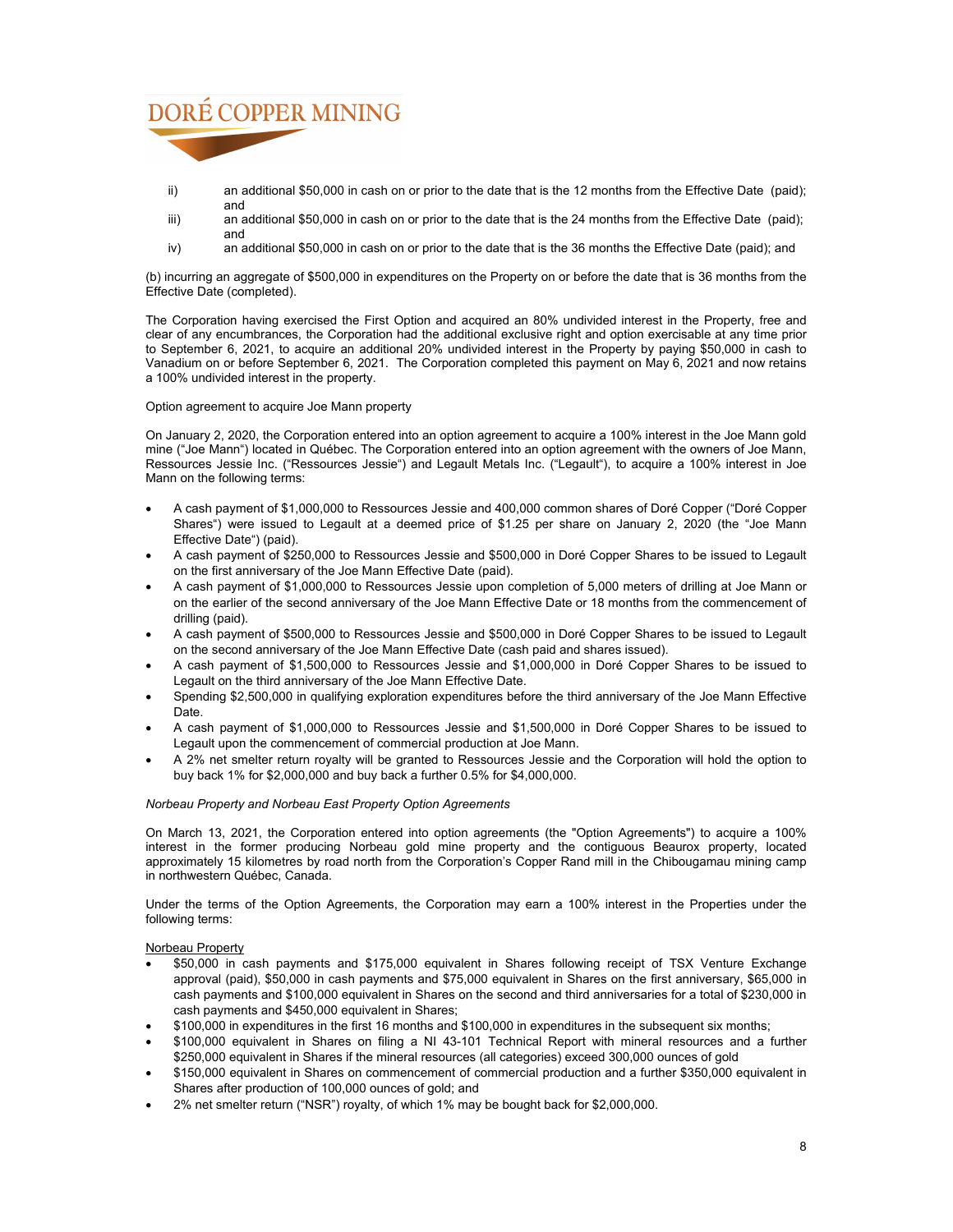On Aprl 12, 2022, the Corporation provided a notice of termination in respect of the option agreement on the Norbeau property.

## Beaurox Property

- \$35,000 in cash payments and \$25,000 equivalent in Shares following receipt of TSX Venture Exchange approval (paid), \$50,000 in cash payments and \$50,000 equivalent in Shares on the six-month anniversary (paid), and on the first, second and third anniversaries for a total of \$235,000 in cash payments and \$225,000 equivalent in Shares;
- \$300,000 in expenditures in the first 18 months and \$300,000 in expenditures in the subsequent six months;
- \$75,000 in cash payments on commencement of drilling (paid) and \$100,000 in cash payments after completion of 5,000 meters;
- 5,000 meters of drilling or cumulative equivalent expenditures prior to the third anniversary;
- \$100,000 equivalent in Shares on filing a NI 43-101 Technical Report with mineral resources;
- \$150,000 equivalent in Shares on commencement of commercial production; and
- 2% NSR royalty, of which 0.75% may be bought back for \$3,000,000, and approximately \$60,000 in advance royalty payments commencing in year three.

On March 6, 2022, the Corporation provided a notice of termination in respect of the option agreement on the Beaurox property.

## *Tax credits receivable*

The Corporation has recorded \$2,350,000 in expected tax credits against exploration activity for the year ended December, 31, 2021, as well as \$562,125 in tax credits assessed in respect of the 2020 exploration (received subsequent to period end).

## **Credit Facilit**ies

## **Promissory notes**

In relation to the acquisition of CBay, AmAuCu issued promissory notes to Ocean Partners, a related party, in the aggregate amount of \$7,500,000, plus accrued interest. These promissory notes are considered a financial liability under IFRS 9 and are initially measured at fair value with subsequent measurement at amortised cost. The obligations of the Corporation under the promissory notes are guaranteed by CBay with such guarantee secured against the property and assets of CBay. Each of the promissory notes bear interest at a rate of 6% per annum, with \$1,000,000 maturing on the commencement of commercial production, \$2,000,000 maturing on the first anniversary of the commencement of commercial production, \$2,000,000 maturing on the second anniversary of the commencement of commercial production, and \$2,500,000 maturing on the third anniversary of the commencement of commercial production. The settlement of the obligation, both principal and interest, is contingent upon the timing of commencement of commercial production. Given the lack of certainty at this time as to whether the Corporation will reach the operational and economic milestones needed to achieve commercial production, and the estimated timeline to do so, the notes currently have nominal or no fair value. The accrued interest as at March 31, 2022 would be valued at \$1,275,000 (December 31, 2021 - \$1,162,500). reassesses the amount, timing and probability of future cash flows at each reporting period to determine any required adjustments to the amortised cost balance of \$Nil. As at March 31, 2022, no adjustment has been made.

## **Liquidity and Capital Resources**

The Corporation's cash and cash equivalents balance was \$7,337,960 at March 31, 2022 compared to \$13,227,922 at December 31, 2021. Current assets at March 31, 2022 were \$12,587,977 compared to \$18,346,320 at December 31, 2021 and total assets at March 31, 2022 were \$18,632,081 compared to \$24,334,999 at December 31, 2021.

## Operating Activities

For the three months ended March 31, 2022, the Corporation used \$5,829,091 in cash related to operating activities. The non-cash charges to earnings included share-based payments of \$183,195, non-cash exploration expenses of \$500,000. These were partially offset by non-cash other income related to flow-through share premium of \$233,117. During the year, the majority of the cash used in operating activities can be attributed to the funding of day to day operations.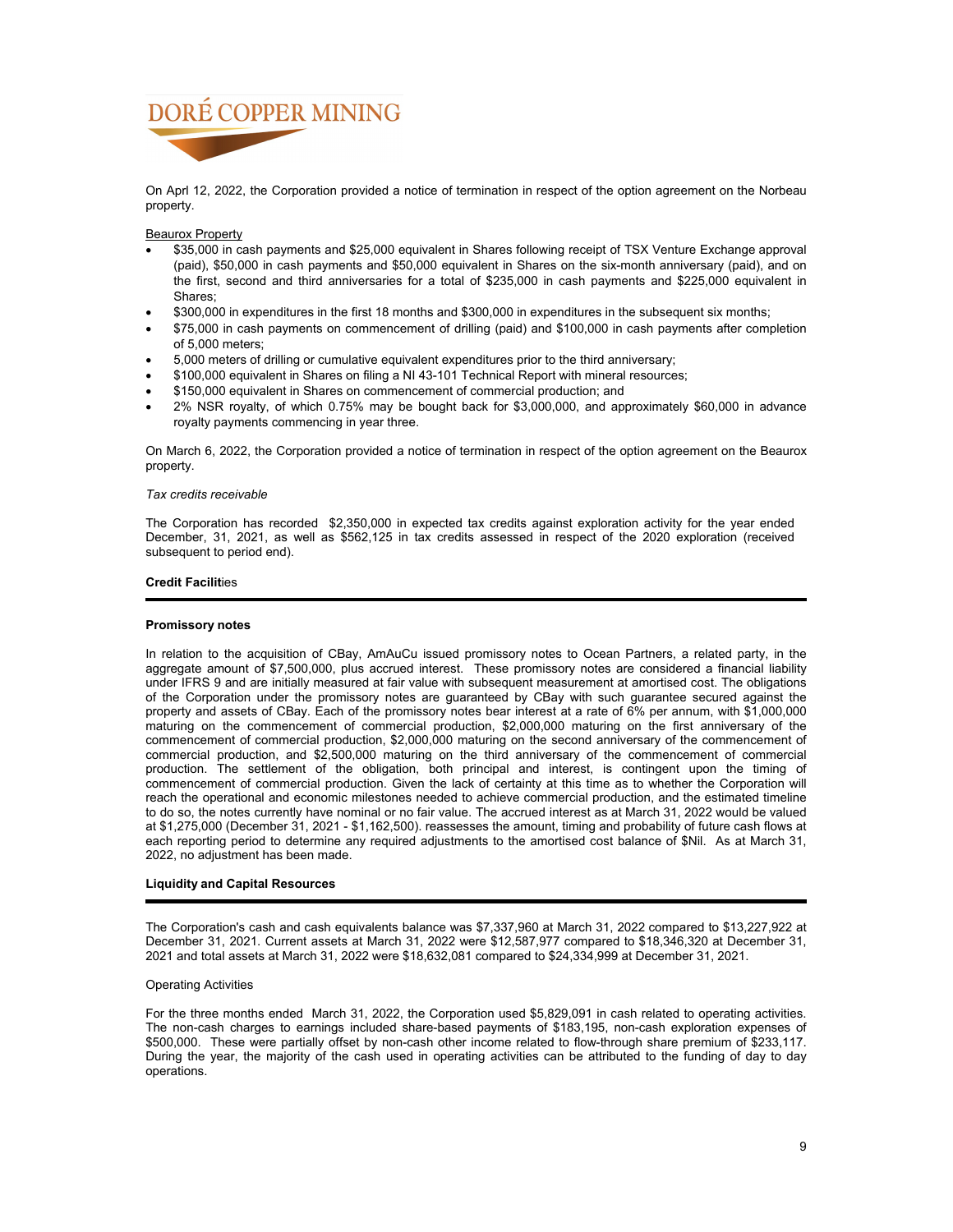## InvestingActivities

For the three months ended March 31, 2022, the Corporation's investingactivities consisted of net purchase of investments of \$871, as well as purchase of of equiment totaling \$60,000.

## Financing Activities

For the three months ended March 31, 2022, the Corporation did not have any financing activities.

## **Outstanding share data**

## Common Shares

The Corporation's authorized share capital consists of an unlimited number of common shares without par value. As at May 26, 2022, 66,755,419 common shares were issued and outstanding.

## **i. Authorized**

The Corporation is authorized to issue an unlimited number of common shares.

## **ii. Details of share issuances**

|                                                        |     | # of       | <b>Share</b> |
|--------------------------------------------------------|-----|------------|--------------|
| <b>Issued and outstanding:</b>                         |     | shares     | $price($)$   |
| Opening balance, January 1, 2021                       |     | 37,438,046 |              |
| Shares issued for mineral property (Joe Mann)          | (a) | 500.000    | 1.00         |
| Shares issued in private placement (final tranche)     | (b) | 2,999,622  | 0.68         |
| Shares issued in flow-through private placement        | (c) | 12,221,000 | 0.90         |
| Shares issued in relation to exercise of stock options | (d) | 100.000    | 0.50         |
| Shares issued for mineral property (Norbeau)           | (e) | 184,210    | 0.95         |
| Shares issued for mineral property (Norbeau East)      | (f) | 26,315     | 0.95         |
| Balance, March 31, 2021                                |     | 53,469,193 |              |
| Shares issued in private placement                     | (g) | 9,636,050  | 1.00         |
| Shares issued in flow-through private placement #2     | (g) | 2,907,000  | 1.72         |
| Shares issued in relation to exercise of warrants      | (h) | 10,752     | 0.68         |
| Shares issued for mineral property (Norbeau East)      | (i) | 56,180     | 0.90         |
| Shares issued in relation to exercise of options       | (j) | 33,333     | 0.50         |
| Shares issued in relation to exercise of options       | (i) | 10,000     | 0.66         |
| Balance, December 31, 2021                             |     | 66,122,508 |              |
| Shares issued for mineral property (Joe Mann)          | (k) | 632,911    | 0.79         |
| Balance, March 31, 2022                                |     | 66,755,419 |              |

- (a) On January 4, 2021 the Corporation completed an option payment on the Joe Mann property pursuant to which the Corporation made a cash payment of \$250,000, and issued 500,000 common shares at a price of \$1.00 per share.
- (b) On January 22, 2021, the Corporation announced the closing of the final tranche of its previously announced nonbrokered private placement (the "Offering"), pursuant to which the Corporation sold an aggregate of 2,999,622 common shares in the capital of the Corporation ("Offered Shares") at a price of \$0.68 per Offered Share for aggregate gross proceeds of \$2,039,742. Together with the first tranche of the Offering, the Corporation sold an aggregate of 8,800,000 common shares in the capital of the Corporation under the Offering for aggregate gross proceeds of \$5,984,000.

Paradigm Capital Inc., Cormark Securities Inc. and Canaccord Genuity Corp. acted as finders (each, a "Finder") in connection with the final tranche of the Offering. In consideration for acting as a finder in connection with the final tranche of the Offering, the Corporation paid an aggregate of \$31,048 in cash finder's fees to the Finders, representing 6% of the gross proceeds of the Offered Shares that were sold to subscribers introduced by such parties, and issued an aggregate of 45,660 non-transferable warrants (the "Finder's Warrants") to purchase common shares in the capital of the Corporation (the "Finder's Warrant Shares") to the Finders, representing 6% of the Offered Shares that were sold to subscribers introduced by such parties, with each Finder's Warrant being exercisable for one Finder's Warrant Share at a price of C\$0.68 per Finder's Warrant Share until January 22, 2023. In addition to the finder's fees, the Corporation also paid administrative fees in the amount of \$49,499 in respect of three subscriptions under the Offering.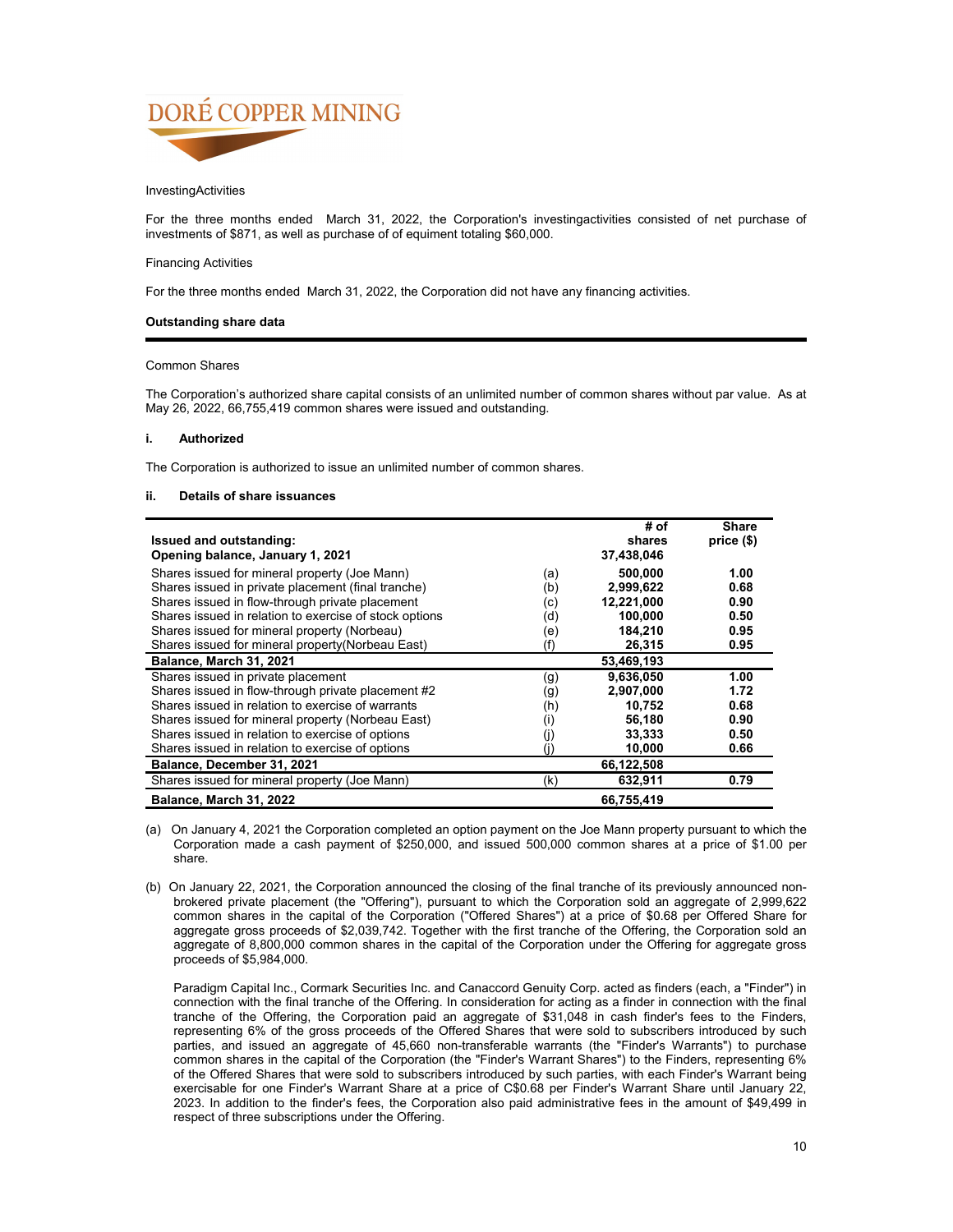

(c) On February 18, 2021, the Corporation closed a "best efforts" private placement (the "Offering"), pursuant to which the Corporation sold an aggregate of 12,221,000 common shares of the Corporation that will qualify as "flowthrough shares" within the meaning of subsection 66(15) of the *Income Tax Act* (Canada) (the "Flow-Through Shares") at a price of \$0.90 per Flow-Through Share for aggregate gross proceeds of \$10,998,900, including the full exercise of the agents' option.

Cormark Securities Inc. and Paradigm Capital Inc. acted as agents (the "Agents") in connection with the Offering pursuant to the terms of an agency agreement dated February 18, 2021. In consideration for their services in connection with the Offering, the Corporation paid the Agents a cash commission equal to \$659,934 representing 6% of the aggregate gross proceeds from the sale of Flow-Through Shares.

The Corporation will use an amount equal to the gross proceeds received by the Corporation from the sale of the Flow-Through Shares, pursuant to the provisions in the *Income Tax Act* (Canada), to incur eligible "Canadian exploration expenses" that qualify as "flow-through mining expenditures" as both terms are defined in the *Income Tax Act* (Canada) (the "Qualifying Expenditures") on or before December 31, 2022, and will renounce all of the Qualifying Expenditures in favour of the purchasers of the Flow-Through Shares effective December 31, 2021. The Corporation will shortly announce its drilling plans for the next two quarters based on the funds available from the recent financings.

The Offering was made by way of private placement in Canada pursuant to applicable exemptions from the prospectus requirements under applicable Canadian securities laws. The securities issued under the Offering are subject to a hold period under applicable Canadian securities laws which will expire on June 19, 2021.

- (d) On March 10, the Corporation issued 100,000 common shares at a price of \$0.50 in relation to the execise of stock options by an employee of the Corporation.
- (e) On March 13, 2021, the Corporation issued 184,210 common shares at a price of \$0.95 in relation to the Norbeau property option agreement.
- (f) On March 13, 2021, the Corporation issued 26,315 common shares at a price of \$0.95 in relation to the Norbeau East (Beaurox) property option agreement.
- (g) On June 1, 2021, the Corporation closed a bought-deal private placement pursuant to which Cormark Securities Inc. and Paradigm Capital Inc., as co-lead underwriters, (collectively, the "Underwriters"), agreed to purchase, on a "bought deal" private placement basis: (i) 9,636,050 common shares in the capital of the Corporation (the "Offered Common Shares") at a price of \$1.00 per Offered Common Share (the "Common Share Offering Price") for gross proceeds of \$9,636,050 and (ii) 2,907,000 common shares in the capital of the Corporation that qualify as "flow-through shares" (within the meaning of subsection 66(15) of the Income Tax Act (Canada) and section 359.1 of the Taxation Act (Québec)) (the "Flow-Through Shares") at a price of \$1.72 per Flow-Through Share for gross proceeds of \$5,000,040.
- (h) On June 2, 2021, the Corporation issued 10,752 common shares at a price of \$0.68 in relation to the exercise of broker warrants.
- (i) On September 10, 2021, the Corporation issued 56,180 common shares at a price of \$0.90 in relation to the Norbeau East (Beaurox) property option agreement.
- (j) On September 16, 2021 the Corporation issued 33,333 common shares at a price of \$0.50, and 10,000 common shares at an exercise price of \$0.66, in relation to the exercise of stock options by an employee of the Corporation.
- (k) On January 27, 2022 the Corporation completed an option payment on the Joe Mann property pursuant to which the Corporation made a cash payment of \$1,000,000, and issued 632,911 common shares at a price of \$0.79 per share.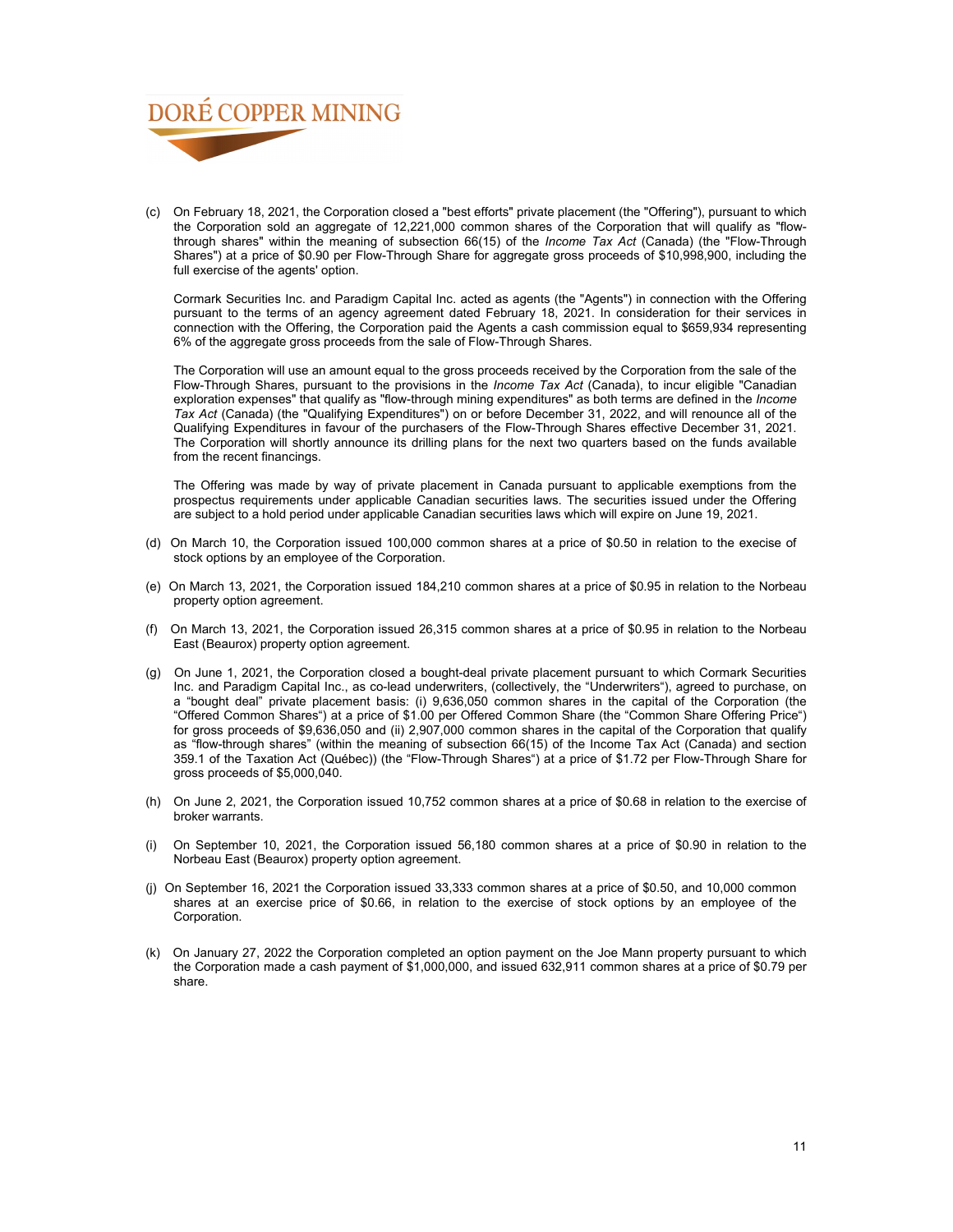## **ii. Warrants**

The following table reflects the continuity of warrants as at March 31, 2022:

| Issued and outstanding:                                                                                     |     | # of<br>share<br>warrants | Weighted<br>average<br>exercise<br>price | <b>Fair value</b> | <b>Expiry</b><br>date |
|-------------------------------------------------------------------------------------------------------------|-----|---------------------------|------------------------------------------|-------------------|-----------------------|
| Balance, January 1, 2020                                                                                    |     | 2,344,677                 |                                          | 212,685           |                       |
| Broker warrants issued pursuant to                                                                          | (a) | 151.804                   | 1.12                                     | 73.017            | 8/25/2022             |
| flow-through private placement<br>Broker warrants issued pursuant to<br>private placement (initial tranche) | (b) | 329.249                   | 0.68                                     | 178.782           | 12/23/2022            |
| Exercise of broker warrants                                                                                 |     | (10, 752)                 | 0.68                                     | (5,642)           |                       |
| Expiry of warrants                                                                                          |     | (2,316,900)               | 1.68                                     | 251,800           |                       |
| Broker warrants issued pursuant to<br>private placement (final tranche)                                     | (c) | 45.660                    | 0.68                                     | 16.529            | 1/22/2023             |
| Balance, March 31, 2022                                                                                     |     | 526,713                   |                                          | 475,371           |                       |

- (a) As additional consideration for services in connection with the closing of the Flow-Through Share Offering on August 25, 2020, the Corporation issued the Agents non-transferable broker warrants of the Corporation ("Broker Warrants") equal to 6% of the aggregate number of Flow-Through Shares issued. Each Broker Warrant is exercisable to acquire one common share in the capital of the Corporation at an exercise price of \$1.12 per share expiring August 25, 2022.
- (b) As additional consideration for services in connection with the closing of the initial tranche of the Private Placement Offering on December 23, 2020, the Corporation issued the Agents non-transferable broker warrants of the Corporation ("Broker Warrants") equal to 6% of the aggregate number of Common Shares issued. Each Broker Warrant is exercisable to acquire one common share in the capital of the Corporation at an exercise price of \$0.68 per share expiring December 23, 2022.
- (c) As additional consideration for services in connection with the closing of the final tranche of the Private Placement Offering on January 22, 2021, the Corporation issued the Agents non-transferable broker warrants of the Corporation ("Broker Warrants") equal to 6% of the aggregate number of Common Shares issued. Each Broker Warrant is exercisable to acquire one common share in the capital of the Corporation at an exercise price of \$0.68 per share expiring January 22. 2023.

For purposes of the broker warrants issued, the fair value of each option was estimated on the date of grant using the Black-Scholes option pricing model, with the following assumptions:

|                         | 2022 | 2021       |  |
|-------------------------|------|------------|--|
| Risk-free interest rate | n/a  | 0.1757%    |  |
| Annualized volatility*  | n/a  | 87.72%     |  |
| Expected dividend       | n/a  | <b>NIL</b> |  |
| Expected option life    | n/a  | 2 years    |  |

\* Volatility based on similar publicly traded companies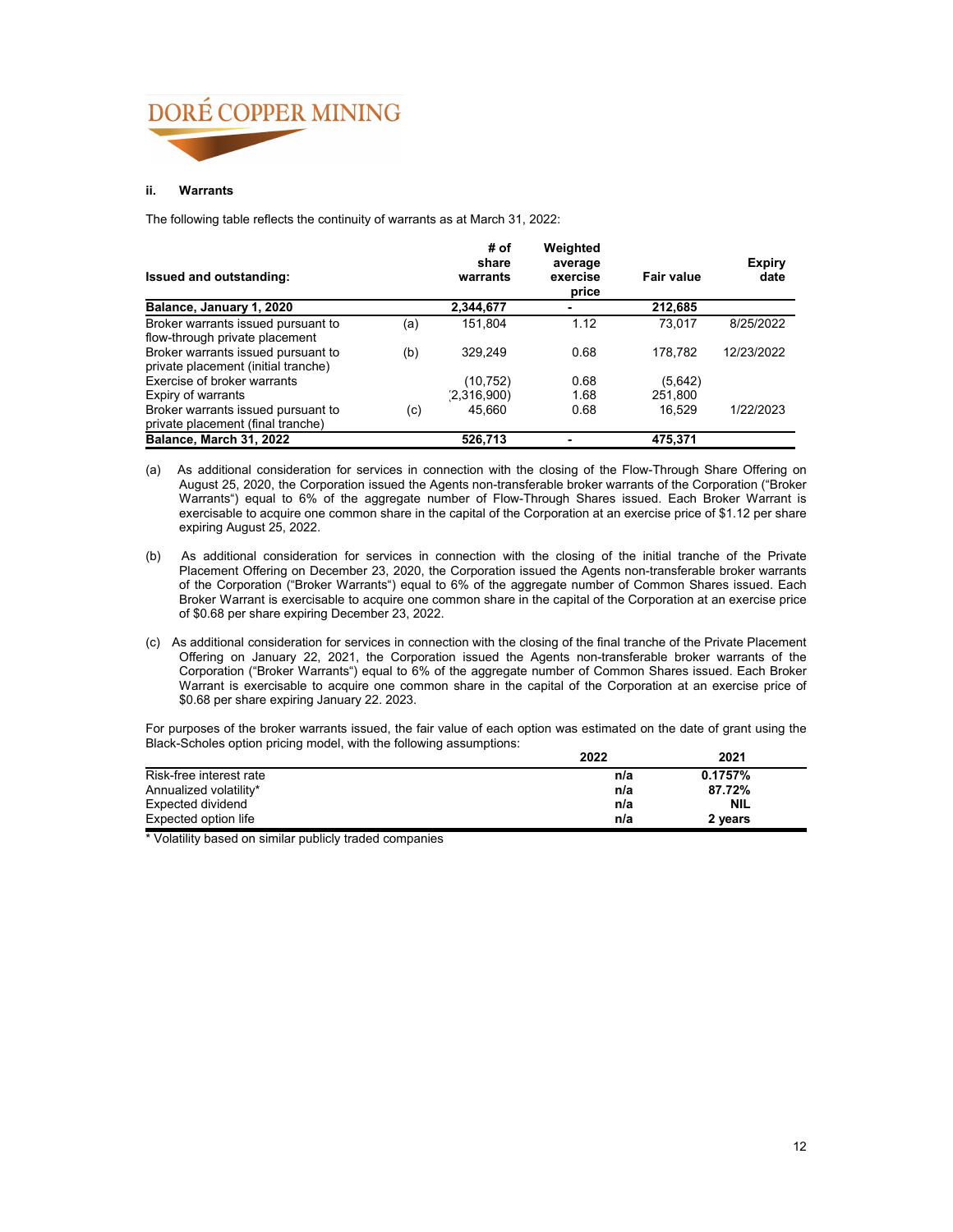## **iii. Options**

The Corporation has a share incentive plan (the "Plan") which is restricted to directors, officers, key employees and consultants of the Corporation. The number of common shares subject to options granted under the Plan (and under all other management options and employee stock purchase plans) is limited to 10% in the aggregate and 5% with respect to any one optionee of the number of issued and outstanding common shares of the Corporation at the date of the grant of the option. Options issued under the Plan may be exercised during a period determined by the Board of Directors which cannot exceed ten years.

The continuity of stock options issued and outstanding are as follow:

| The continuity of stock options issued and outstanding are as follow. | <b>Options</b><br>outstanding | Weighted<br>average exercise<br>price |
|-----------------------------------------------------------------------|-------------------------------|---------------------------------------|
| Issued and outstanding:                                               |                               |                                       |
| Balance, January 1, 2021                                              | 2,235,500                     | 0.60                                  |
| Granted                                                               | 1,364,500                     | 1.10                                  |
| Exercised                                                             | (143, 333)                    | 0.55                                  |
| Forfeited                                                             | (36,667)                      | 0.57                                  |
| Outstanding at December 31, 2021                                      | 3.420.000                     | 0.81                                  |
| Granted                                                               | 67.500                        | 0.75                                  |
| Forfeited                                                             | (90,000)                      | 1.10                                  |
| Outstanding at March 31, 2022                                         | 3.397.500                     | 0.78                                  |
| Granted                                                               | 815,000                       | 0.63                                  |
| Outstanding at May 26, 2022                                           | 4,212,500                     | 0.72                                  |

During the three months ended March 31, 2022, there were no options exercised (2021 - \$nil).

At May 26, 2022, the following options were outstanding and outstanding and exercisable:

|                                           |           | Outstanding                                   | <b>Outstanding and Exercisable</b> |                                               |
|-------------------------------------------|-----------|-----------------------------------------------|------------------------------------|-----------------------------------------------|
| <b>Weighted average</b><br>exercise price | Options#  | Weighted<br>average remaining<br>life (years) |                                    | Weighted<br>average remaining<br>life (years) |
| $$0.50 - $0.70$                           | 2,858,000 | 4.10                                          | 1.558.500                          | 3.10                                          |
| $$0.79 - $0.96$                           | 140.000   | 4.25                                          | $\overline{\phantom{0}}$           | 4.25                                          |
| $$1.04 - $1.10$                           | 1,214,500 | 4.41                                          | $\overline{\phantom{0}}$           | 4.41                                          |
|                                           | 4,212,500 | 3.65                                          | 1,558,500                          | 3.65                                          |

Total vested options at March 31, 2022 were 1,558,500 with a weighted average exercise price of \$0.54 (1,558,500 at December 31, 2021 with a weighted average exercise price of \$0.54).

The Corporation applies the fair value method of accounting for all stock based compensation awards and accordingly, \$183,194 was recorded as compensation for the three months ended March 31, 2022 (2021 - \$183,665).

The Corporation currently estimates the forfeiture rate to be nil.

For purposes of the options granted, the fair value of each option was estimated on the date of grant using the Black-Scholes option pricing model, with the following assumptions:

|                          | March 31,<br>December 31,<br>2022 | 2021       |  |
|--------------------------|-----------------------------------|------------|--|
| Risk-free interest rate  | 1.1318%0.8218% - 0.9154%          |            |  |
| Annualized volatility**  | 83.69% 94.38% - 65.77%            |            |  |
| Expected dividend        |                                   | <b>NIL</b> |  |
| Expected option life     | 5 years<br>5 years                |            |  |
| Expected forfeiture rate | nil                               | <b>NIL</b> |  |

\*\* Volatility based on similar publicly traded companies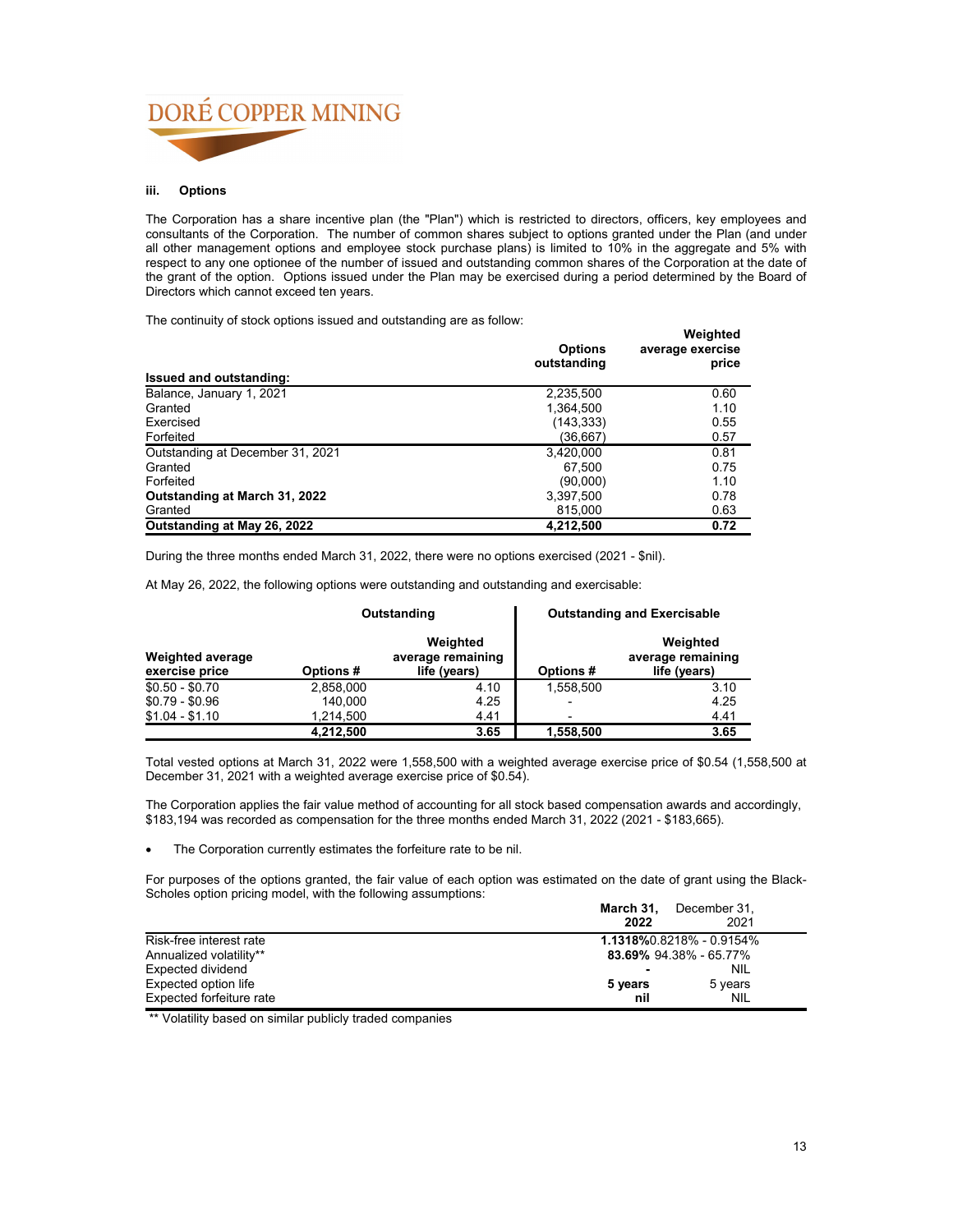

## **Related Party Transactions**

The Corporation's related parties include management personnel and entities over which they have control or significant influence as described below.

*Nature of transactions*

| <b>Halstone Corporate Services</b>    | Accounting, IT and management services |
|---------------------------------------|----------------------------------------|
| <b>EDM Mining and Metals Advisory</b> | Consulting and management services     |
| Ocean Partners Investments Limited    | <b>Credit Facility</b>                 |

Unless otherwise stated, none of the transactions incorporate special terms and conditions and no guarantees were given or received. Outstanding balances are usually settled in cash, however in certain circumstances they Corporation may issue some form of equity.

The following are the related party transactions, recorded at the exchange amount as agreed to by the parties for the three months ended March 31, 2022 and 2021, respectively:

- (a) Included in general and administrative expenses are amounts totaling \$36,270 (2021 \$34,762) for accounting, IT and management services provided by Halstone Corporate Services, a company related to the Corporation through Gavin Nelson, CFO of Doré, and an officer of Halstone.
- (b) Included in consulting expenses are amounts totaling \$50,001 (2021 \$50,001) for management services paid to EDM Mining & Metals Advisory, a company related to the Corporation through Ernest Mast, President and CEO of the Corporation, as well as EDM.
- (c) As part of the CBay asset acquisition, the Corporation issued promissory notes to Ocean Partners Investment Limited, a company related to the Corporation through Brent Omland, Director of AmAuCu and Doré, and an officer of Ocean Partners Ltd. At March 31, 2022, the fair value of the promissory notes has been determined to be \$Nil (2021 - \$Nil).

Key management personnel remuneration includes the following amounts:

|                                   | 2022<br>£. | 2021    |
|-----------------------------------|------------|---------|
| Salary, wages and consulting fees | 79.500     | 79,200  |
| Share-based payments              | 10.399     | 23,868  |
|                                   | 89,899     | 103,068 |

## **Commitments**

## **Flow-through renunciation**

On February 18, 2021, the Corporation completed a flow-through financing to raise \$10,998,900. The Corporation intends to renounce 100% of the flow-through raised in 2021 to investors as at December 31, 2021. The Corporation has until February 1, 2022 to incur expenditures before monthly interest charges began to accrue on unspent funds. Interest charges incurred by the Corporation as a result of this income tax legislation are charged to income in the period incurred. Of the \$10,998,900 in flow-through financing raised in the February 18, 2021 financing, the Corporation has incurred \$9,073,385 in exploration expenses, and thus must incur expenses of \$1,925,515 by December 31, 2022, to fulfil its obligation in relation to these renounced expenditures.

On June 1, 2021, the Corporation completed a flow-through financing to raise \$5,000,040. The Corporation intends to renounce 100% of the flow-through raised in 2021 to investors as at December 31, 2021. The Corporation has until February 1, 2022 to incur expenditures before monthly interest charges began to accrue on unspent funds. Interest charges incurred by the Corporation as a result of this income tax legislation are charged to income in the period incurred. Of the \$5,000,040 in flow-through financing raised in the June 1, 2021 financing, the Corporation has incurred \$Nil in exploration expenses, and thus must incur expenses of \$5,000,040 by December 31, 2022, to fulfil its obligation in relation to these renounced expenditures.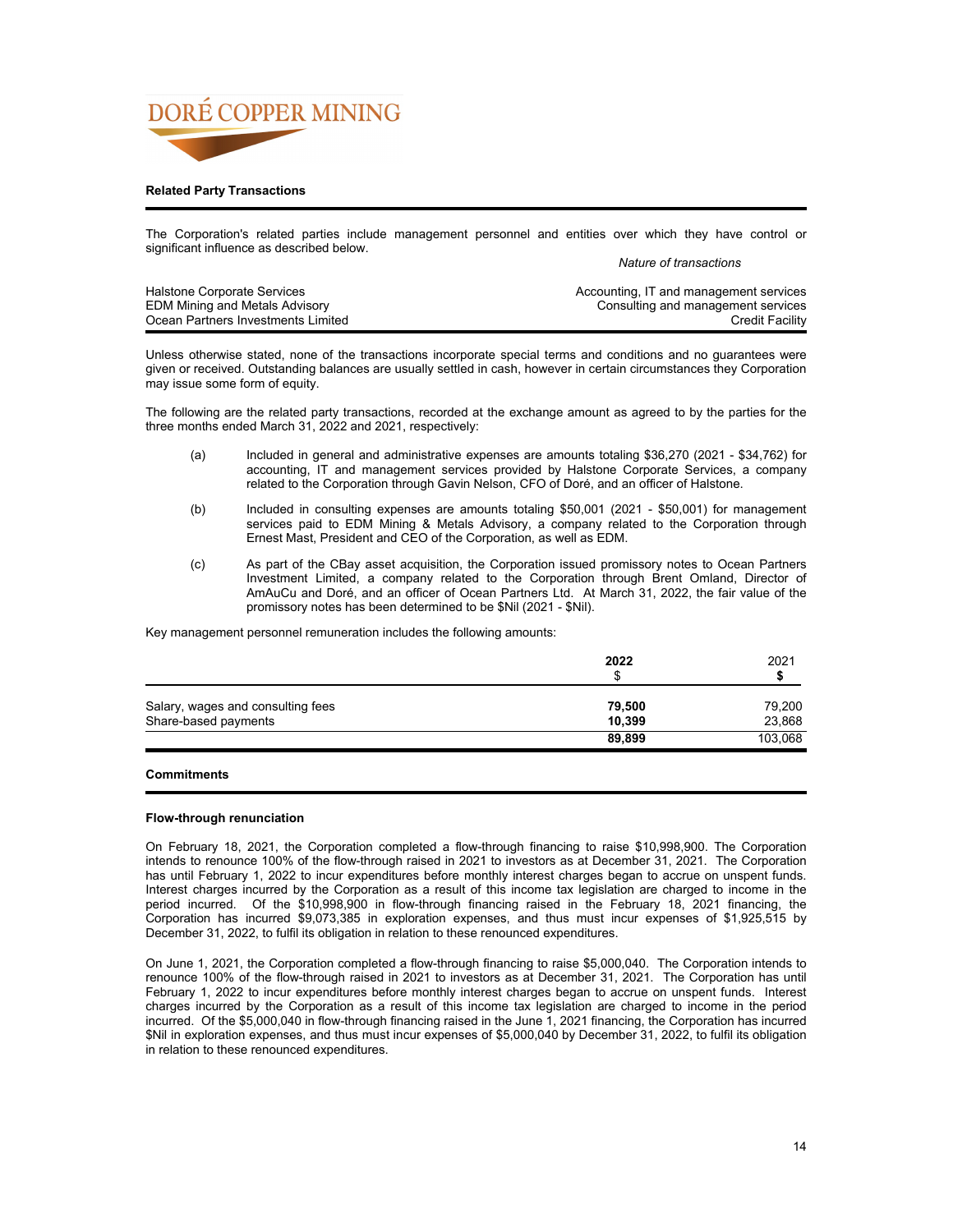

## **Subsequent events**

## *Option and Deferred Share Unit grant*

On May 12, 2022 the Corporation granted 765,000 stock options to management, consultants and advisors. The stock options have an exercise price of \$0.59 per share and a term of five years. The Corporation also granted an aggregate total of 150,000 deferred share units ("DSU's") to independent directors of the Corporation. The DSUs are payable in common shares of the Company upon the holder ceasing to be a director of the Company. Both issuances were done in accordance with the Company's omnibus share incentive plan.

## *Tax credit refund*

On May 12, 2022 the Corporation received a refund of \$562,033 in respect of the 2020 exploration tax credit.

## **Critical Accounting Estimates and Judgments**

In the application of the Corporation's accounting policies, which are described in Note 2 of the Corporation's December 31, 2021 audited financial statements, management is required to make judgments, estimates and assumptions about the carrying amounts of assets and liabilities that are not readily apparent from other sources. The estimates and associated assumptions are based on historical experience and other factors that are considered to be relevant. Actual results may differ from these estimates.

The preparation of these financial statements requires management to make estimates and assumptions that affect the reported amounts of assets and liabilities at the date of the consolidated financial statements and reported amounts of expenses during the reporting period. Actual outcomes could differ from these estimates. The consolidated financial statements include estimates which, by their nature, are uncertain. The impacts of such estimates are pervasive throughout the consolidated financial statements, and may require accounting adjustments based on future occurrences. Revisions to accounting estimates are recognized in the period in which the estimate is revised and the revision affects both current and future periods. Significant judgements, estimates and assumptions include:

- the inputs used in accounting for share purchase option expense in the consolidated statement of loss and comprehensive loss;
- the inputs used in accounting for value of warrants in the consolidated statement of financial position;
- valuation of the refundable mining duties credit and the refundable tax credit for resources. The calculation of the Corporation's mining duties credit and tax credit for resources necessarily involves a degree of estimation and judgment in respect of certain items whose tax treatment cannot be finally determined until a notice of assessment and payment has been received from the relevant taxation authority. Uncertainties exist with respect to the interpretation of tax regulations, including the mining duties credit and the tax credit for resources for which certain expenditures could be disallowed by the taxation authorities in the calculation of credits, and the amount and timing of their collection. Differences arising between the actual results following the final resolution of some of these items and the assumptions made, or future changes to such assumptions, could necessitate adjustments to the mining duties credit and tax credit for resources and the exploration and evaluation expenses in future periods;
- the provision for income taxes which is included in the consolidated statements of loss and comprehensive loss and composition of deferred income tax assets and liabilities included in the consolidated statement of financial position which have not yet been confirmed by the taxation authorities, and
- the estimated useful lives of equipment and leaseholds which are included in the consolidated statement of financial position and the related depreciation included in the consolidated statement of loss and comprehensive loss.

## **Financial Instruments**

Financial instruments consist of cash and cash equivalents, amounts receivable, and accounts payable and accrued liabilities. The fair value of these financial instruments approximates their carrying value due to the short term to maturity, unless otherwise noted.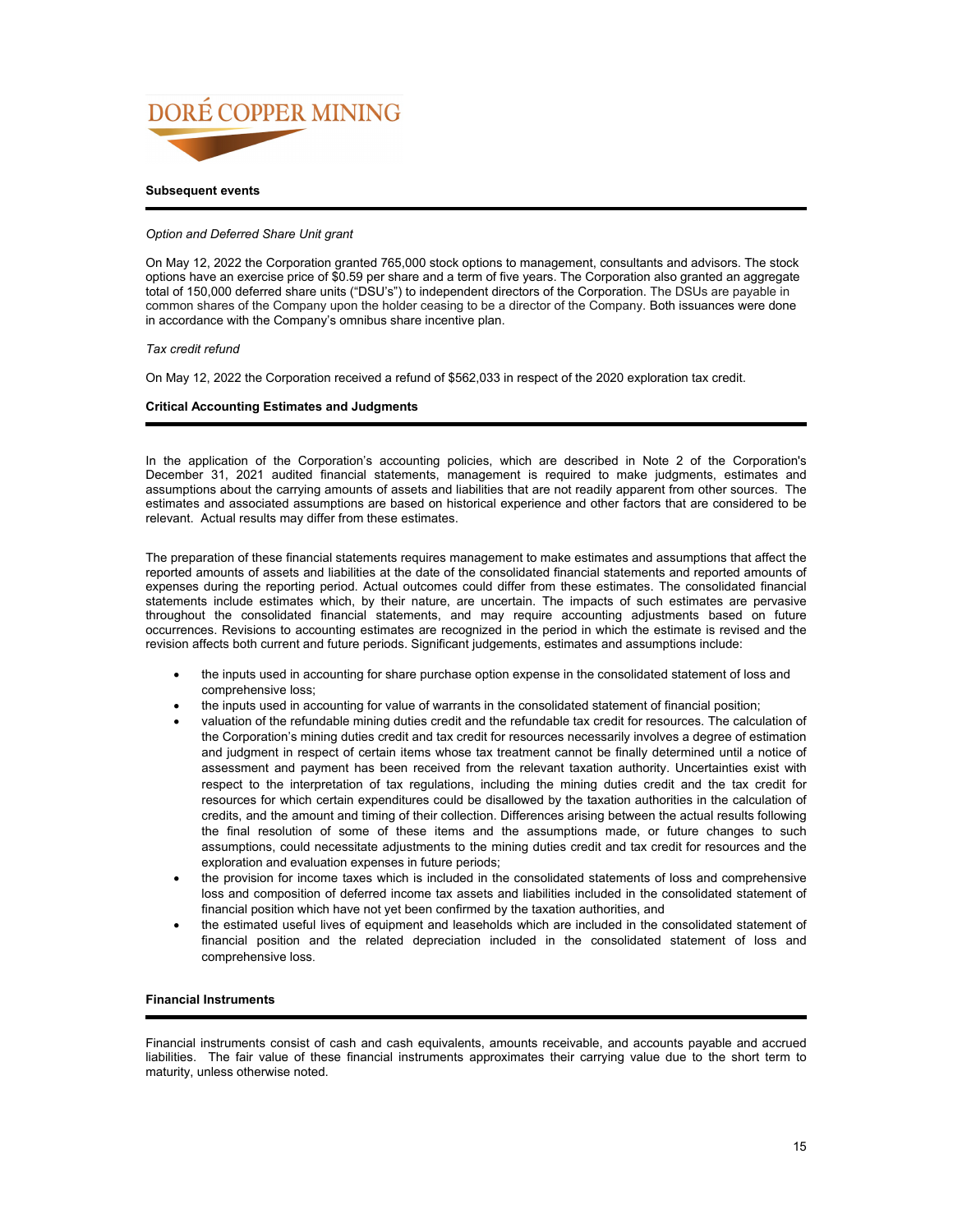

## **Risk Factors**

An investment in the Corporation involves a number of risks. You should carefully consider the following risks and uncertainties in addition to other information in this report in evaluating the Corporation and its business before making any investment decision in regards to the common shares of the Corporation. The Corporations' business, operating and financial condition could be harmed due to any of the following risks. The risks described below are not the only ones facing the Corporation. Additional risks not presently known to us may also impair business operations.

### *Exploration and Mining Risks*

The Corporation is engaged in mineral exploration and development activities. Mineral exploration and development involves a high degree of risk and few properties which are explored are ultimately developed into producing mines. The long-term profitability of our operations will be in part directly related to the cost and success of our exploration programs, which may be affected by a number of factors beyond our control.

Mineral exploration involves many risks, which even a combination of experience, knowledge and careful evaluation may not be able to overcome. Operations in which the Corporation has a direct or indirect interest will be subject to all the hazards and risks normally incidental to exploration, development and production of mineral resources, any of which could result in work stoppages, damage to property, and possible environmental damage.

Hazards such as unusual or unexpected formations and other conditions such as formation pressures, fire, power outages, labour disruptions, flooding, explorations, cave-ins, landslides and the inability to obtain suitable machinery, equipment or labour are involved in mineral exploration, development and operation. We may become subject to liability for pollution, cave-ins or hazards against which we cannot insure or against which we may elect not to insure. The payment of such liabilities may have a material, adverse effect on our financial position.

The Corporation relies upon consultants and others for exploration and development expertise. Substantial expenditures are required to establish ore reserves through drilling, to develop metallurgical processes to extract the metal from the ore and, in the case of new properties, to develop the mining and processing facilities and infrastructure at any site chosen for mining. Although substantial benefits may be derived from the discovery of a major mineralized deposit, no assurance can be given that minerals will be discovered in sufficient quantities to justify commercial operations or that funds required for development can be obtained on a timely basis. The economics of developing mineral properties is affected by many factors including the cost of operations, variations in the grade of ore mined, fluctuations in metal markets, allowable production, importing and exporting of minerals and environmental protection.

## *Financing Risks*

The Corporation is limited in financial resources, and as a mineral exploration company has no source of operating cash flow. The Corporation has no assurance that additional funding will be available to us for further exploration and development of our projects or to fulfil our obligations under any applicable agreements. There can be no assurance that we will be able to obtain adequate financing in the future, or that the terms of such financing will be favourable. Failure to obtain additional financing could result in delay or indefinite postponement of further exploration and development of our projects with the possible loss of such properties.

### *Regulatory Requirements*

Even if our mineral properties are proven to host economic reserves of mineral resources, factors such as governmental expropriation or regulation may prevent or restrict mining of any such deposits or repatriation of profits. The Corporation may acquire other properties in other jurisdictions or countries. Any changes in regulations or shifts in political conditions are beyond the control of the Corporation and may adversely affect our business. Operations may be affected in varying degrees by government regulations with respect to restrictions on production, price controls, export controls, income taxes, and expropriation of property, environmental legislation and mine safety.

## *Uninsurable Risks*

In the course of exploration, development and production of mineral properties, certain risks, and in particular, unexpected or unusual geological operating conditions including rock bursts, cave-ins, fires, flooding and earthquakes may occur. It is not always possible to fully insure against such risks and the Corporation may decide not to take out insurance against such risks as a result of high premiums or other reasons. Should such liabilities arise, they could reduce or eliminate any future profitability and result in increasing costs and a decline in the value of the securities of the Corporation.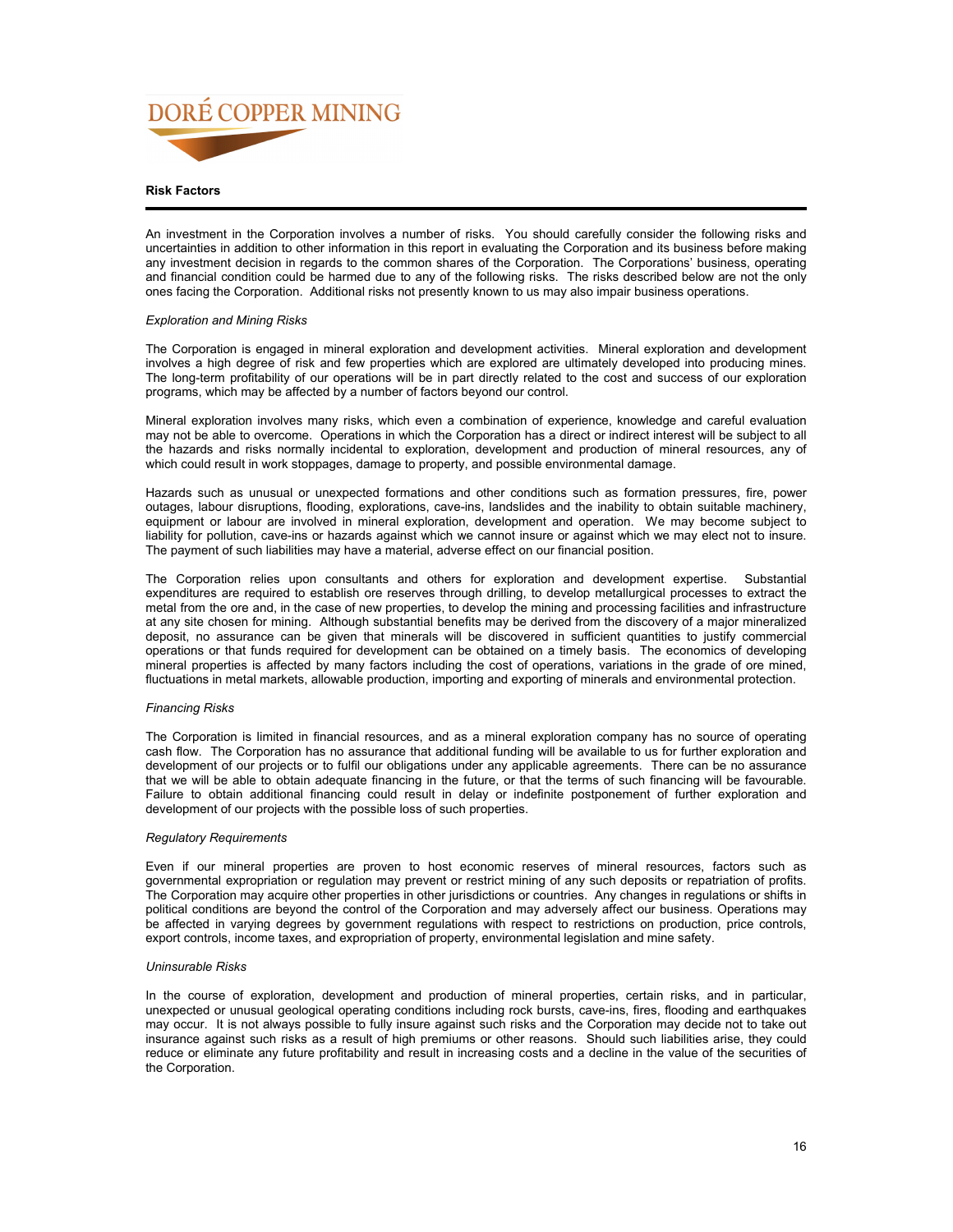## *No Assurance of Titles*

It is possible that any of our properties may be subject to prior unregistered agreements or transfers or native land claims and title may be affected by undetected defects.

## *Permits and Licenses*

The operations of the Corporation may require licenses and permits from various governmental authorities. There can be no assurance that such licenses and permits as may be required to carry out exploration, development and mining operations at our projects will be granted.

## *Competition*

The mineral industry is intensely competitive in all its phases. We compete with many companies possessing greater financial resources and technical facilities than the Corporation for the acquisition of mineral concessions, claims, leases and other mineral interests as well as for the recruitment and retention of qualified employees.

In addition, there is no assurance that a ready market will exist for the sale of commercial quantities of ore. Factors beyond the control of the Corporation may affect the marketability of any substances discovered. These factors include market fluctuations, the proximity and capacity of natural resource markets and processing equipment, government regulations, including regulations relating to prices, taxes, royalties, land tenure, land use, importing and exporting of minerals and environmental protection. The exact effect of these factors cannot be accurately predicted, but the combination of these factors may result in the Corporation not receiving an adequate return on invested capital or losing our investment capital.

## *Environmental Regulations*

Our operations may be subject to environmental regulations promulgated by government agencies from time to time. Environmental legislation provides for restrictions and prohibitions on spills, releases or emissions of various substances produced in association with certain mining industry operations, such as seepage from tailings disposal areas, which would result in environmental pollution. A breach of such legislation may result in imposition of fines and penalties. In addition, certain types of operations require the submission and approval of environmental impact assessments. Environmental legislation is evolving in a manner which will require stricter standards and enforcement, increased fines and penalties for non-compliance, more stringent environmental assessments of proposed projects and a heightened degree of responsibility for companies and their officers, directors and employees. The cost of compliance with changes in governmental regulations has a potential to reduce the profitability of operations. There is no assurance that future changes in environmental regulation, if any, will not adversely affect our operations.

## *Stage of Development*

The Corporation is in the business of exploring for, with the ultimate goal of producing, mineral resources from our mineral exploration properties. None of our properties have commenced commercial production and we have no history of earnings or cash flow from our operations. As a result of the foregoing, there can be no assurance that we will be able to develop any of our properties profitably or that our activities will generate positive cash flow. We are unlikely to enjoy earnings or pay dividends in the immediate or foreseeable future. A prospective investor in the Corporation must be prepared to rely solely upon the ability, expertise, judgment, discretion, integrity and good faith of our management in all aspects of the development and implementation of our business activities.

### *Markets for Securities*

There can be no assurance that an active trading market in our securities will be established and sustained. The market price for our securities could be subject to wide fluctuations. Factors such as commodity prices, government regulation, interest rates, share price movements of our peer companies and competitors, as well as overall market movements, may have a significant impact on the market price of the securities of the Corporation. The stock market has from time to time experienced extreme price and volume fluctuations, particularly in the mining sector, which have often been unrelated to the operating performance of particular companies.

## *Reliance on Key Individuals*

Our success depends to a certain degree upon certain key members of the management. It is expected that these individuals will be a significant factor in our growth and success. The loss of the service of members of the management and certain key employees could have a material adverse effect on the Corporation.

## *Geopolitical Risks*

The Corporation may be affected in varying degrees by government regulations with respect to, but not limited to,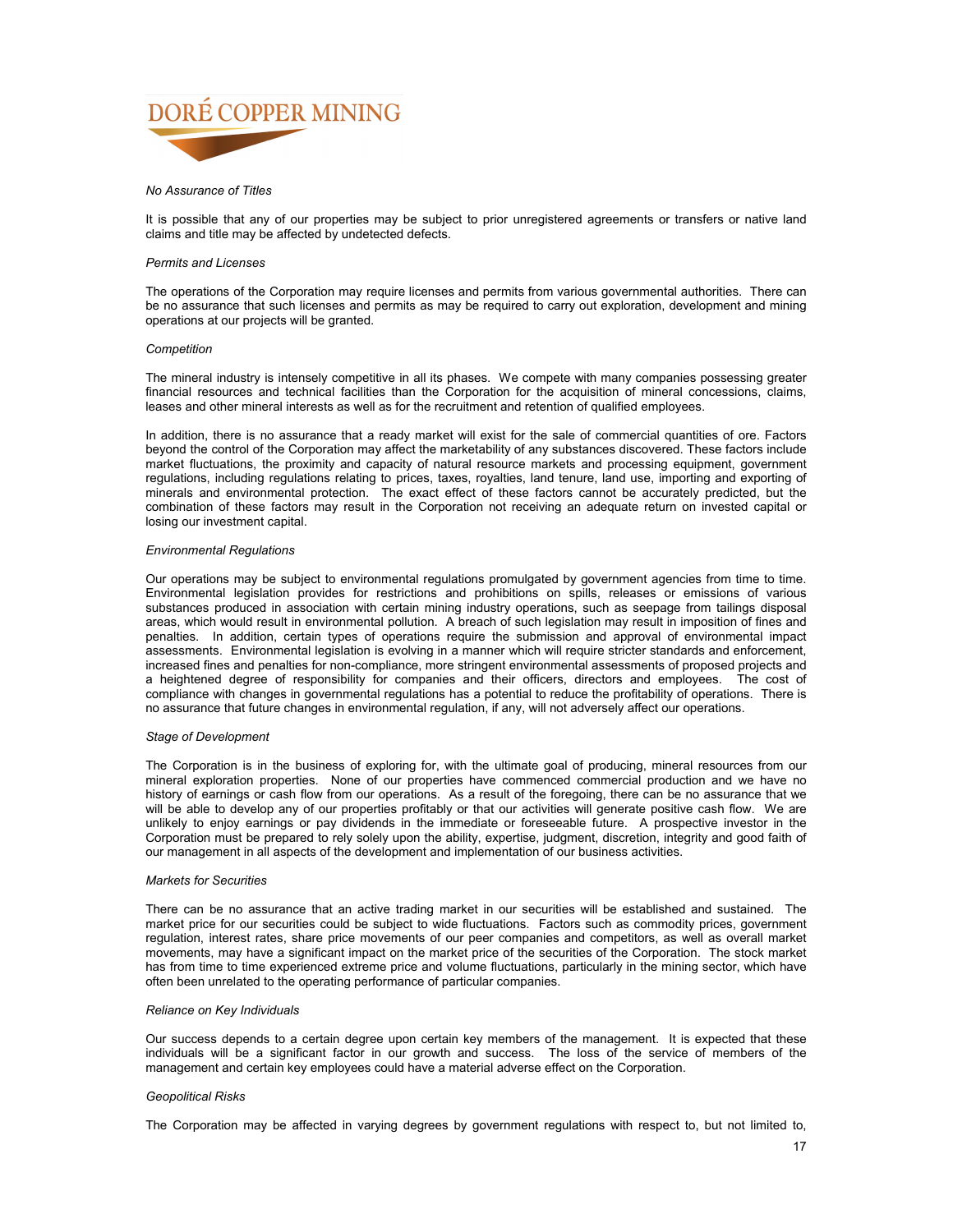restrictions on future exploitation and production, price controls, export controls, currency availability, income taxes, delays in obtaining or the inability to obtain necessary permits, opposition to mining from environmental and other nongovernmental organizations, expropriation of property, ownership of assets, environmental legislation, labour relations, limitations on mineral exports, increased financing costs, and site safety. In addition, legislative enactments may be delayed or announced without being enacted and future political action that may adversely affect the Corporation cannot be predicted. Any changes in regulations or shifts in political attitudes that may result, among other things, in significant changes to mining laws or any other national legal body of regulations or policies are beyond the control of the Corporation and may adversely affect its business. The possibility that future governments may adopt substantially different policies, which might extend to the expropriation of assets, cannot be ruled out.

## *Influence of Third-Party Stakeholders*

Some of the lands in which the Corporation holds an interest, or the exploration equipment and roads or other means of access which the Corporation intends to utilize in carrying out its work programs or general business activities, may be subject to interests or claims by third party individuals, groups or companies. In the event that such third parties assert any claims or do not consent to the Corporation carrying on activities on lands subject to their interests or claims, the Corporation's work programs may be delayed or prevented, even if such claims are not meritorious. Such claims or delays may result in significant financial loss and loss of opportunity for the Corporation.

The Corporation may need to enter into negotiations with landowners and other groups in local communities in order to conduct further exploration and development work on its properties. There is no assurance that future discussions and negotiations will result in agreements with landowners and other local community groups or if such agreements will be on terms acceptable to the Corporation so that the Corporation may continue to conduct exploration and development activities on these properties.

## *Industry and Economic Factors Affecting the Corporation*

The Corporation is a junior resource issuer focused primarily on the evaluation, exploration and development of mineral properties and potential acquisition of mineral properties in the future. The Corporation's future performance is largely tied to the financial markets related to junior resource companies, which is often cyclical. The Corporation will continuously monitor several economic factors including the uncertainty regarding the price of copper, and gold and other metals and the availability of equity financing for the purposes of mineral exploration and development. The Corporation's future performance is largely tied to its ability to raise additional financing needed to fund its ongoing exploration and operating activities and to pursue the exploration and the development of its mineral property interests and the overall financial markets. Financial markets in the mining sector are likely to continue to be volatile reflecting ongoing concerns about the global economy. Companies worldwide have been affected negatively by these trends. As a result, the Corporation may have difficulties raising equity financing needed for the purposes of mineral exploration and development, particularly without excessively diluting the interests of its current shareholders.

## *Health Epidemics and Outbreaks of Communicable Diseases*

Doré's business could be adversely impacted by the effects of the novel coronavirus or other health epidemics and/or outbreaks of communicable diseases, which could significantly disrupt the Corporation's exploration and development activities and may have a material adverse effect on Corporation's business and financial condition. The World Health Organization declared a global pandemic on March 2020 related to COVID-19. Global travel and workplace restrictions have been implemented as a result. The extent to which COVID-19 impacts the Corporation's business, including the Corporation's operations and the market for the Corporation's securities, will depend on future developments, which are highly uncertain and cannot be predicted at this time, including the duration, severity and scope of the coronavirus outbreak and the actions taken to contain or treat the outbreak. In particular, the continued or perceived spread of the coronavirus globally could materially and adversely impact the Corporation's business including, without limitation, employee health, workforce productivity, increased insurance premiums, limitations on travel, the availability of industry experts and personnel, stoppage or suspension of its operations in Canada including restrictions to its drilling, development and exploration programs and/or the timing to process drill and other metallurgical testing and other factors that will depend on future developments beyond the Corporation's control, which may have a material adverse effect on the Corporation's business, financial condition and results of operations. Moreover, the actual and threatened spread of COVID-19 globally could also have a material adverse effect on the regional economies in which the Corporation operates, could continue to negatively impact stock markets, including the trading price of the Doré Common Shares, could adversely impact the Corporation's ability to raise capital, could cause continued interest rate volatility and movements that could make obtaining financing more challenging or more expensive, could adversely affect global economies and financial markets resulting in an economic downturn that could have an adverse effect on the demand for base and precious metals and Doré 's future prospects and could result in any operations affected by COVID-19 becoming subject to quarantine. Any of these developments, and others, could have a material adverse effect on the Corporation's business and results of operations. There can also be no assurance that the Doré 's personnel will not be impacted by these pandemic diseases and ultimately see all or a portion of its operations suspended, workforce productivity reduced or incur increased medical costs and/or insurance premiums as a result of these health risks.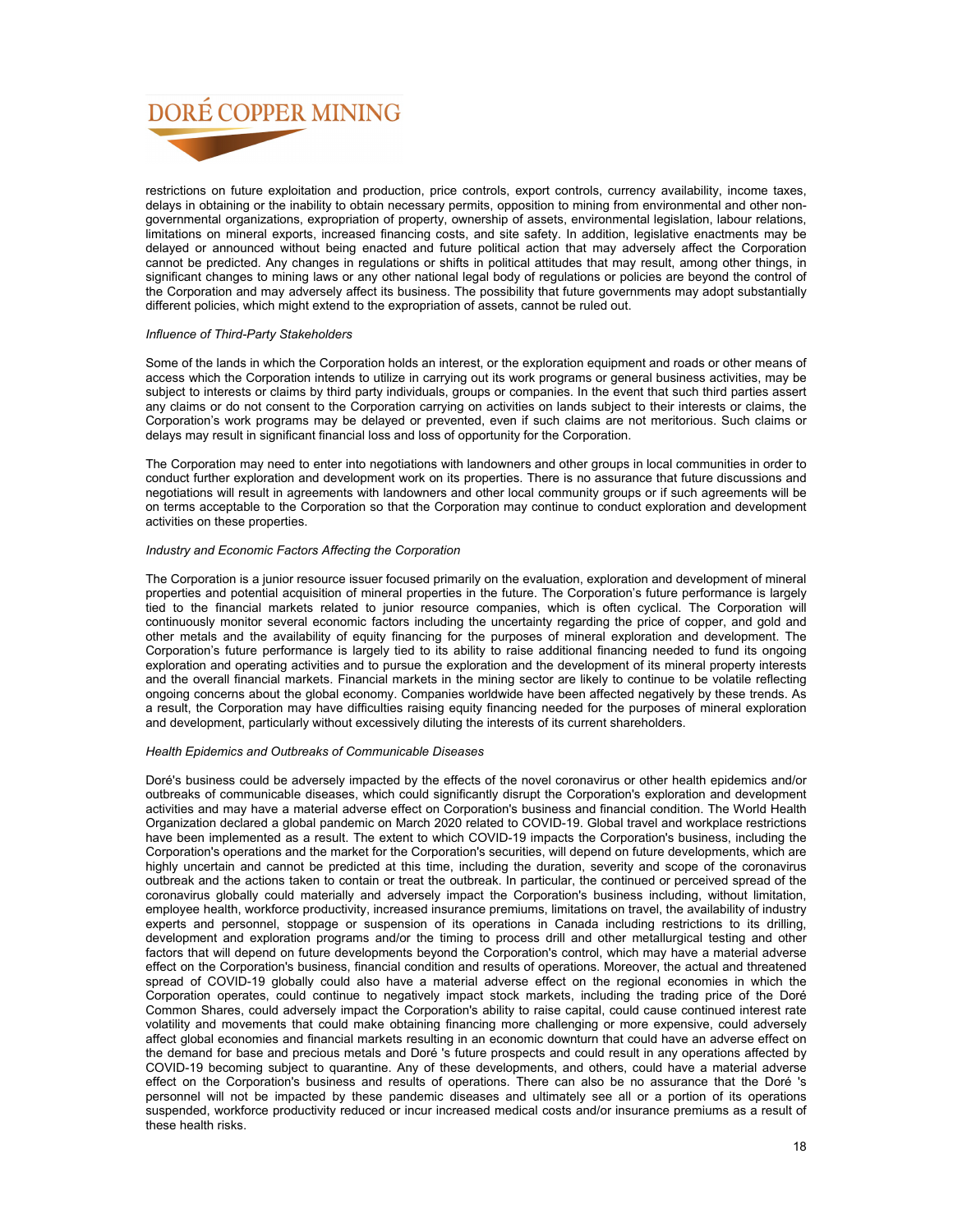

## **Financial instruments and related risks**

The Corporation's operations include the acquisition and exploration of mineral properties in Canada. The Corporation examines the various financial risks to which it is exposed and assesses the impact and likelihood of occurrence. These risks may include credit risk, liquidity risk, currency risk, interest rate risk and other risks. Where material, these risks are reviewed and monitored by the Board of Directors.

## [a] Credit risk

Counterparty credit risk is the risk that the financial benefits of contracts with a specific counterparty will be lost if a counterparty defaults on its obligations under the contract. This includes any cash amounts owed to the Corporation by those counterparties, less any amounts owed to the counterparty by the Corporation where a legal right of off-set exists and also includes the fair values of contracts with individual counterparties which are recorded in the financial statements.

i) Trade credit risk

The Corporation is in the exploration stage and has not yet commenced commercial production or sales. Therefore, the Corporation is not exposed to significant credit risk and overall the Corporation's credit risk has not changed significantly from the prior year.

## ii) Cash and cash equivalents

In order to manage credit and liquidity risk the Corporation invests only in highly rated investment grade instruments that have maturities of three months or less and are cashable at any time. Limits are also established based on the type of investment, the counterparty and the credit rate.

iii) Derivative financial instruments

As at March 31, 2022, the Corporation has no derivative financial instruments. It may in the future enter into derivative financial instruments in order to manage credit risk, it will only enter into derivative financial instruments with highly rated investment grade counterparties.

## [b] Liquidity risk

Liquidity risk is the risk that the Corporation will not be able to meet its financial obligations as they fall due. The Corporation manages liquidity risk through the management of its capital structure.

Accounts payable and accrued liabilities are due within the current operating period.

### [c] Interest rate risk

Interest rate risk is the risk that the fair value or future cash flows of a financial instrument will fluctuate because of changes in market interest rates. The risk that the Corporation will realize a significant loss as a result of a decline in the fair market value is limited as the Corporation holds all of its funds in cash and guaranteed investment certificates.

The Corporation does not invest in derivatives to mitigate these risks.

IFRS 13 establishes a fair value hierarchy that prioritizes the input to valuation techniques used to measure fair value as follows:

Level 1 - quoted prices (unadjusted) in active markets for identical assets or liabilities;

Level 2 - inputs other than quoted prices included in Level 1 that are observable for the asset or liability, either directly (i.e., as prices) or indirectly (i.e., derived from prices); and

Level 3 - inputs for the asset or liability that are not based on observable market data (unobservable inputs).

|                              | Level 1<br>ъD            | Level 2 | Level 3                  | <b>Total</b> |
|------------------------------|--------------------------|---------|--------------------------|--------------|
| <b>Assets</b><br>Investments | $\overline{\phantom{0}}$ | 815,959 | $\overline{\phantom{0}}$ | 815,959      |